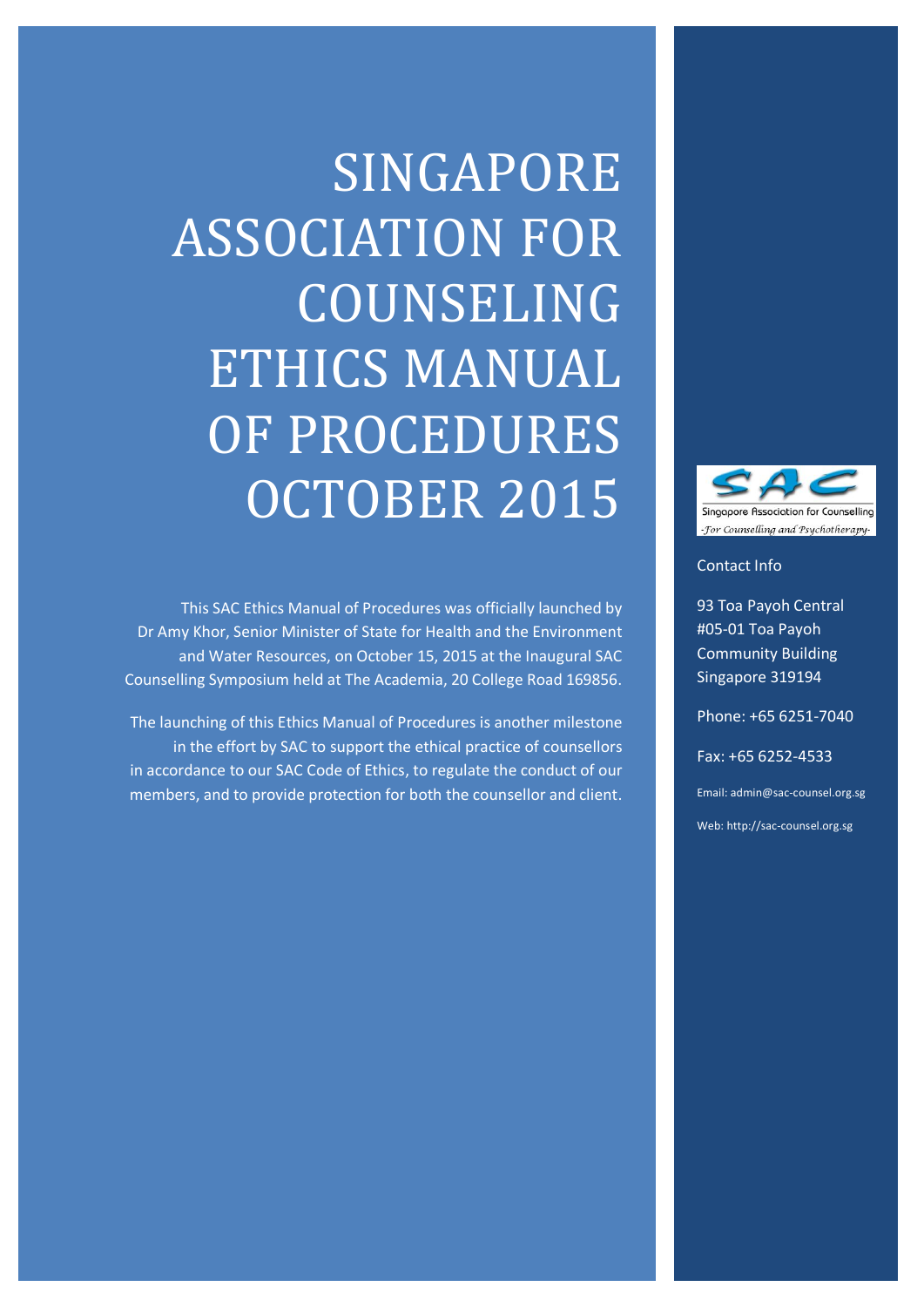# **CONTENTS**

| Section 1                                                                | Page 2  |
|--------------------------------------------------------------------------|---------|
| Introduction                                                             |         |
| <b>Section 2</b>                                                         | Page 4  |
| <b>Summary of Procedures</b>                                             |         |
| Section 3                                                                | Page 9  |
| The Ethics Committee                                                     |         |
| <b>Section 4</b>                                                         | Page 11 |
| The Filing of a Complaint                                                |         |
| <b>Section 5</b>                                                         | Page 13 |
| Action on receipt of a formal complaint                                  |         |
| Section 6                                                                | Page 16 |
| Investigation                                                            |         |
| <b>Section 7</b>                                                         | Page 19 |
| Appeals                                                                  |         |
| <b>Section 8</b>                                                         | Page 22 |
| Additional evidence after the findings                                   |         |
| Section 9                                                                | Page 23 |
| Confidentiality                                                          |         |
| Appendix #1                                                              | Page 25 |
| Complainant Template Letter                                              |         |
| <b>Appendix #2</b>                                                       | Page 27 |
| <b>Ethics Complaint Form</b>                                             |         |
| Appendix #3                                                              | Page 30 |
| Waiver of Confidentiality Privilege and Authority to Release Information |         |
| <b>Appendix #4</b>                                                       | Page 33 |
| SAC Member Template Letter                                               |         |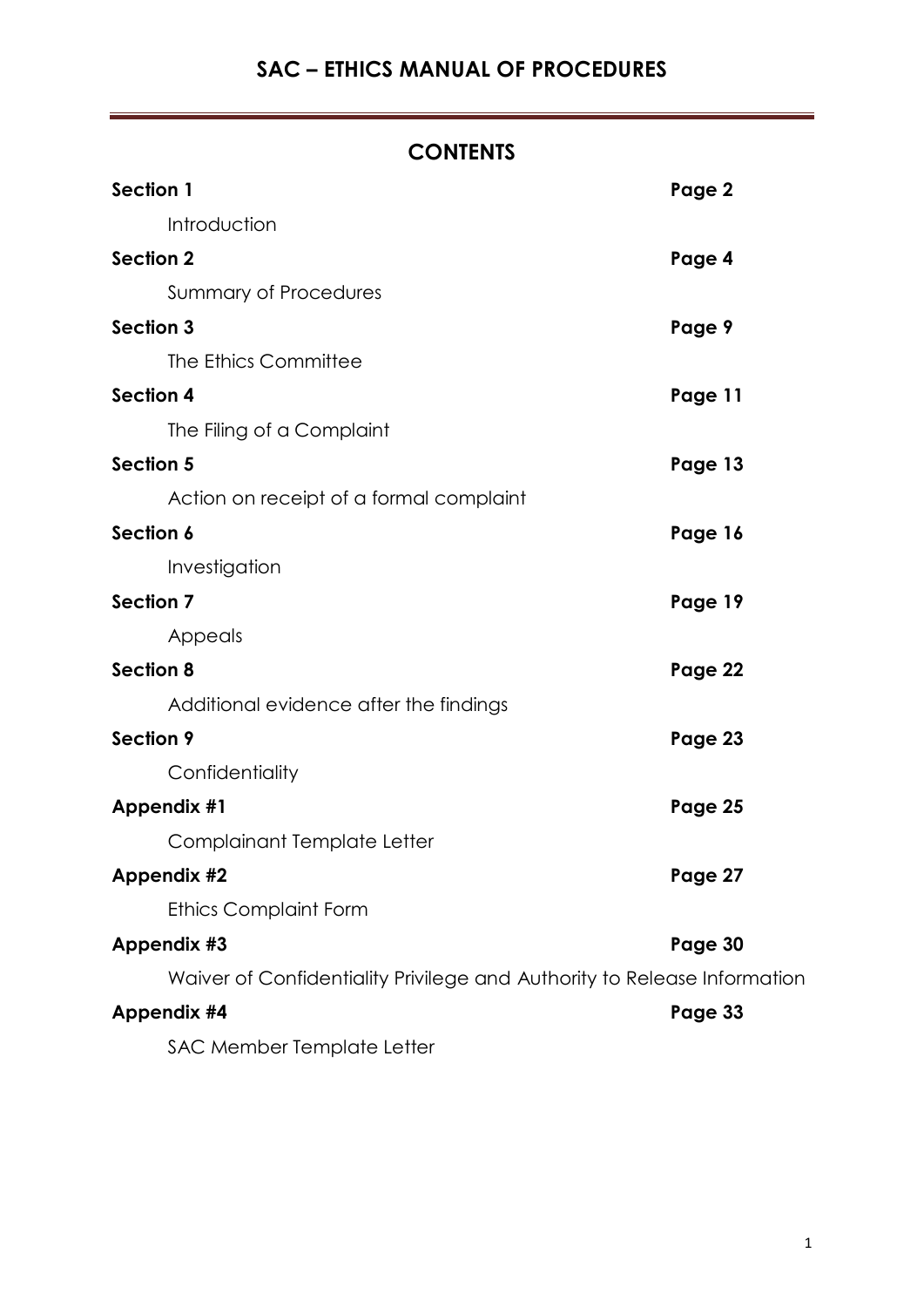# **Introduction**

## **1. Introduction**

- 1.1 The primary goal of the complaint procedures for dealing with alleged violations of the SAC Code of Ethics is to ensure that procedural fairness exists for all parties involved in the ethics complaint process. A primary objective will be to facilitate a resolution to the complaint through a mediation process, without the need to hear the complaint.
- 1.2 When the mediation process fails to facilitate a resolution, the matter shall be referred to The Ethics Committee for a hearing.
- 1.3 The ordinary rules of natural justice, shall apply throughout the complaint process.

The term natural justice is used in the sense that it is commonly applied to include that:

- 1.3.1 The respondent shall be informed of the nature of the allegation(s) made.
- 1.3.2 The respondent shall be given an opportunity to respond to the allegation(s) made.
- 1.3.3 Persons called upon to investigate, mediate or adjudicate shall act in good faith without bias and in a dispassionate manner.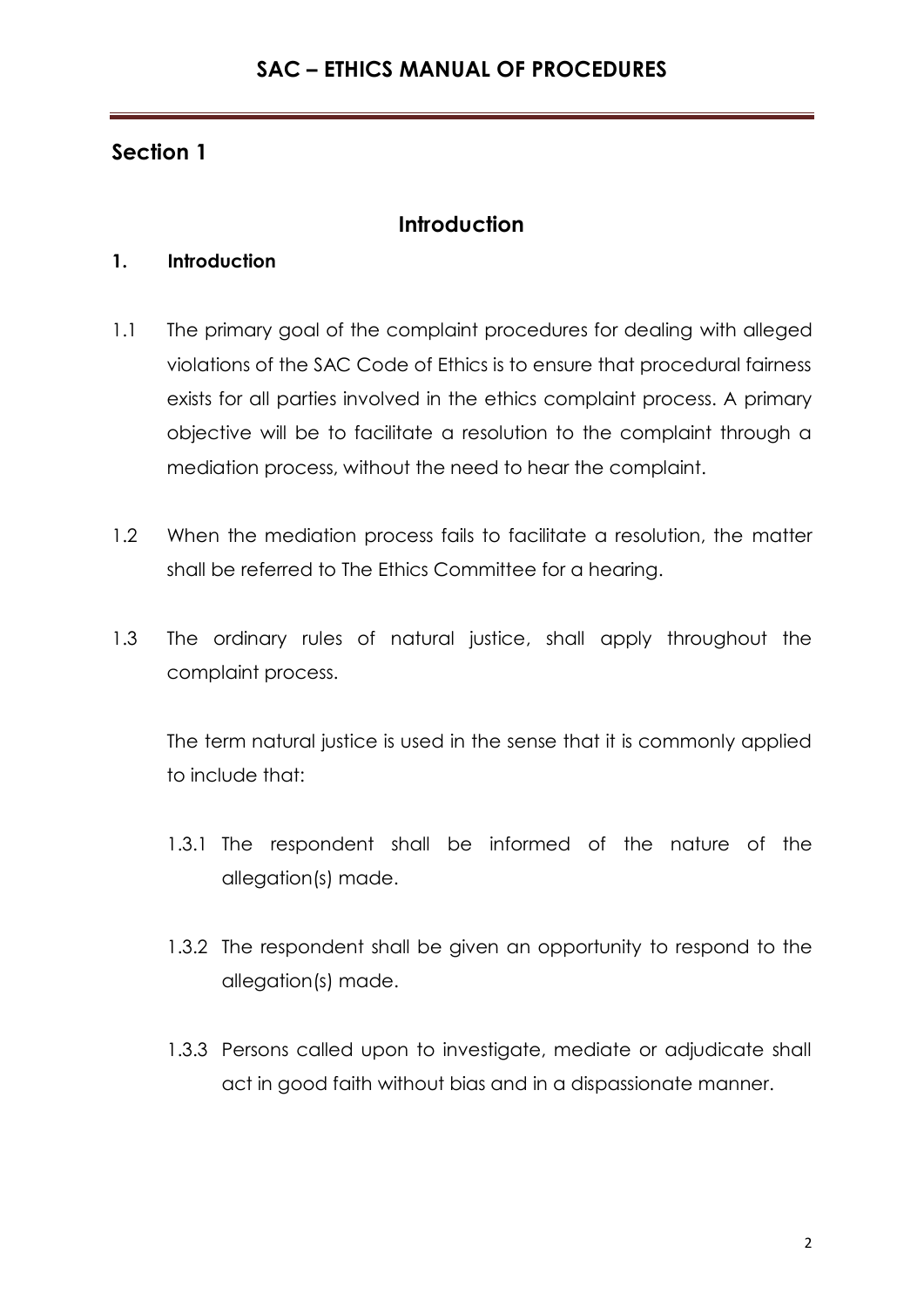1.3.4 All parties involved in the complaint process shall treat all information received as private and confidential.

# **1.4 Parties' Use of Legal Counsel**

The complainant and respondent may consult with their legal counsels at any time, but both parties shall be active participants in these proceedings.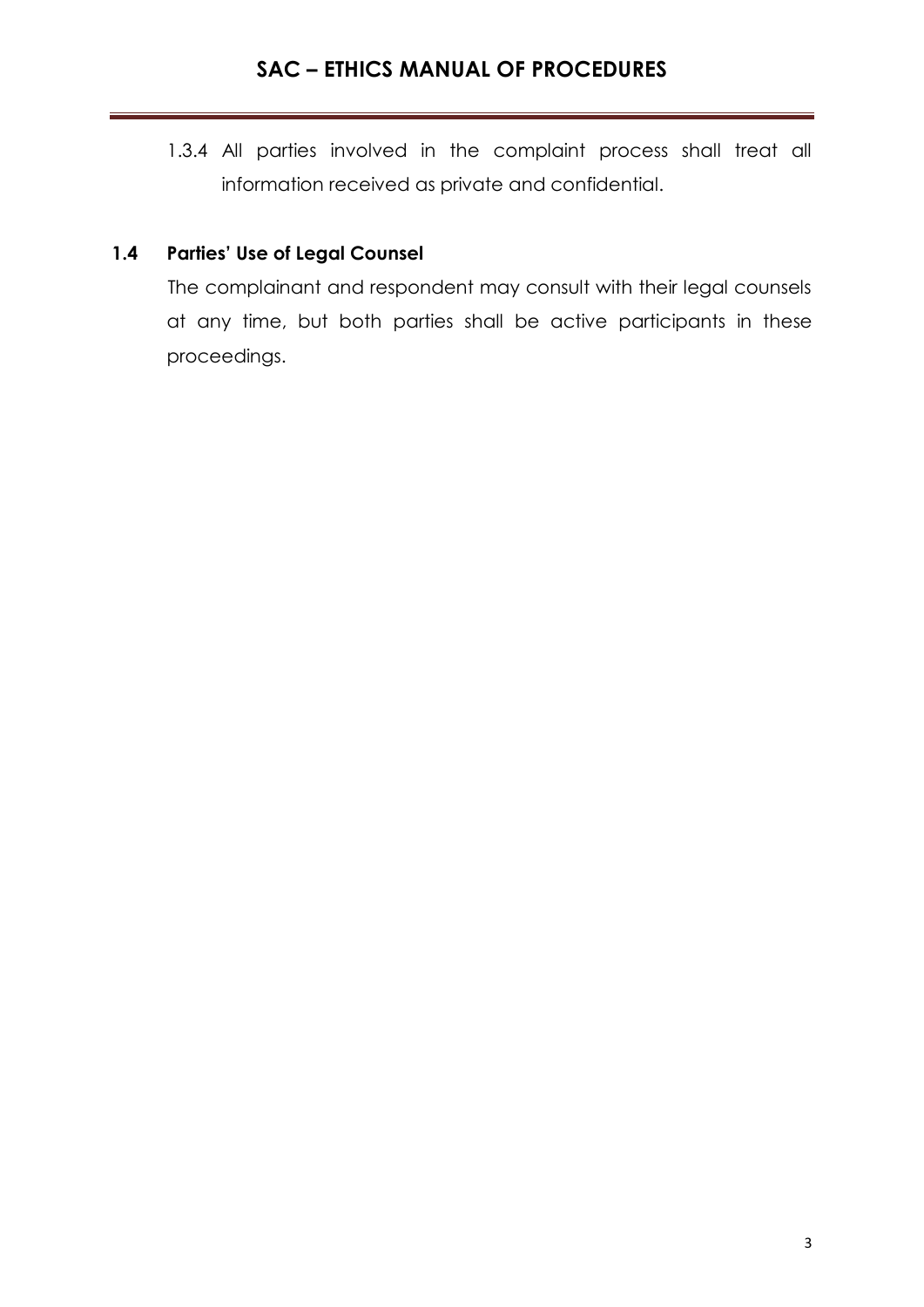# **Summary of the Procedures**

## **2. Preliminary Procedure**

- 2.1 A formal written complaint must be filled with the SAC Ethics Committee, addressed to "The Chairperson SAC Ethics Committee" in an envelope marked "CONFIDENTIAL". A copy of the "complaint form" is available by request from the office of the SAC Ethics Committee (Appendix #1)
- 2.2 The Ethics Committee Chairperson will check to see if the complaint is about a member of SAC.
	- 2.2.1 If the person complained about is not a member of SAC the Chairperson will advise the complainant that the Association has no authority to deal with the matter.
	- 2.2.2 If the complainant is a SAC member the Chairperson will acknowledge the receipt of the complaint by registered mail using the template in Appendix #2.
- 2.3 The Chairperson of the Ethics Committee shall review the complaint about a SAC member and shall determine whether it states allegation(s), which, if proven factual, would constitute violation(s) of the Code of Ethics.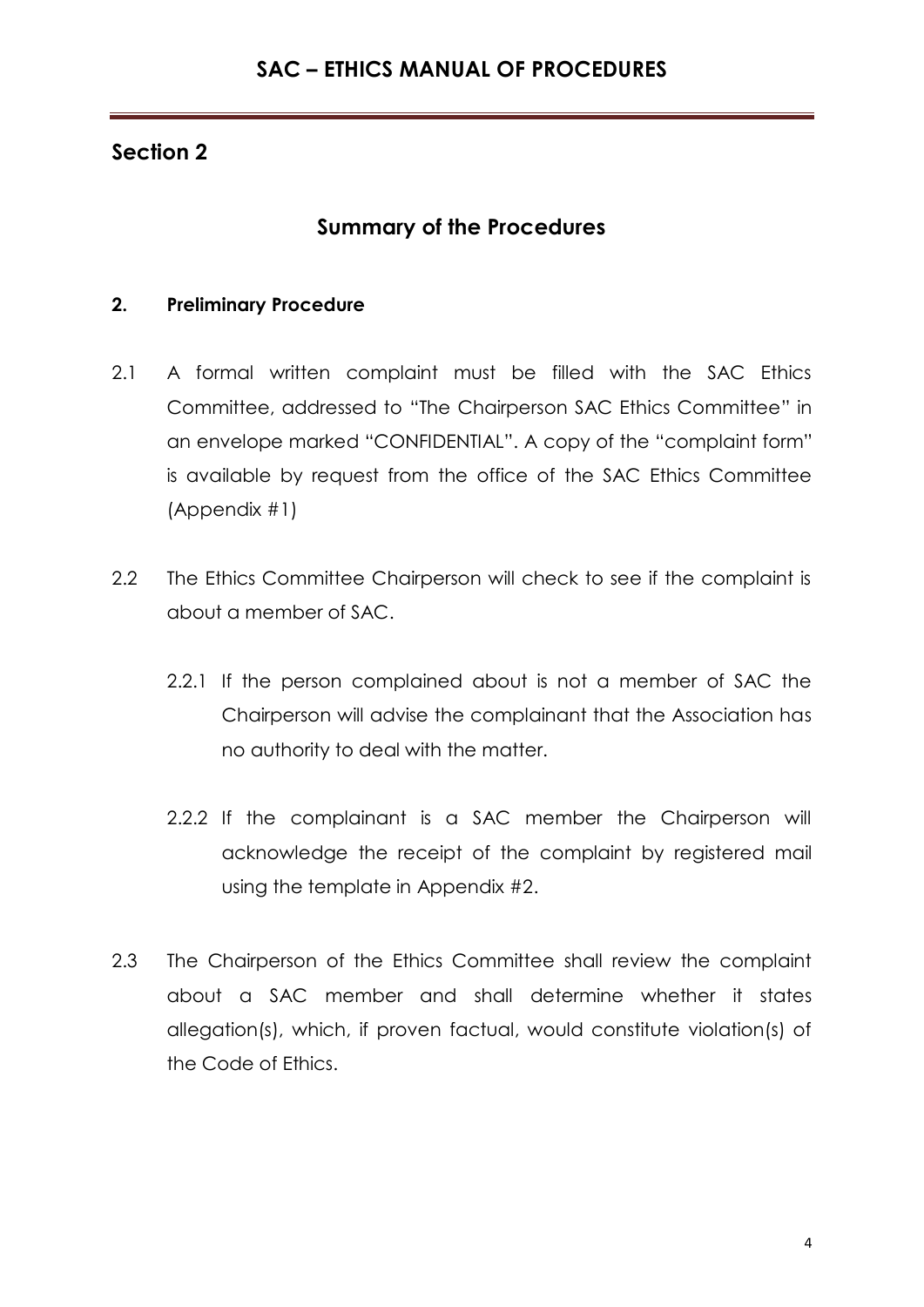- 2.4 If the Chairperson's determination is negative, the Chairperson shall inform the complainant that the Ethics Committee shall not proceed with the complaint.
- 2.5 If the Chairperson's determination is positive, then the Chairperson shall inform the respondent of the complainant's allegation(s) and request the respondent to respond to the allegation(s) (by registered mail using the template in Appendix #4)

## **2.6 Mediation**

The Chairperson or delegate will contact both parties to determine if the allegations can be resolved through a mediation process.

- 2.6.1 If the mediation is acceptable to both parties the Chairperson will arrange for a mediator who is acceptable to both parties.
- 2.6.2 If the mediation is successful, both parties will sign a statement to that effect and the case will be closed. (The file shall be kept in a secure location for one (1) year and then destroyed).

## **2.7 Hearing**

If the mediation process is unacceptable to, or the mediation is unsuccessful, the complaint will proceed to a hearing before the Ethics Committee.

- 2.8 The Ethics Committee will meet within the time limit (30 days) set within these procedures to hear the matter.
- 2.9 All parties shall be notified of the date and venue of the hearing and the Ethics Committee shall convene to hear the case, following the procedures laid down for the conduct of the hearing.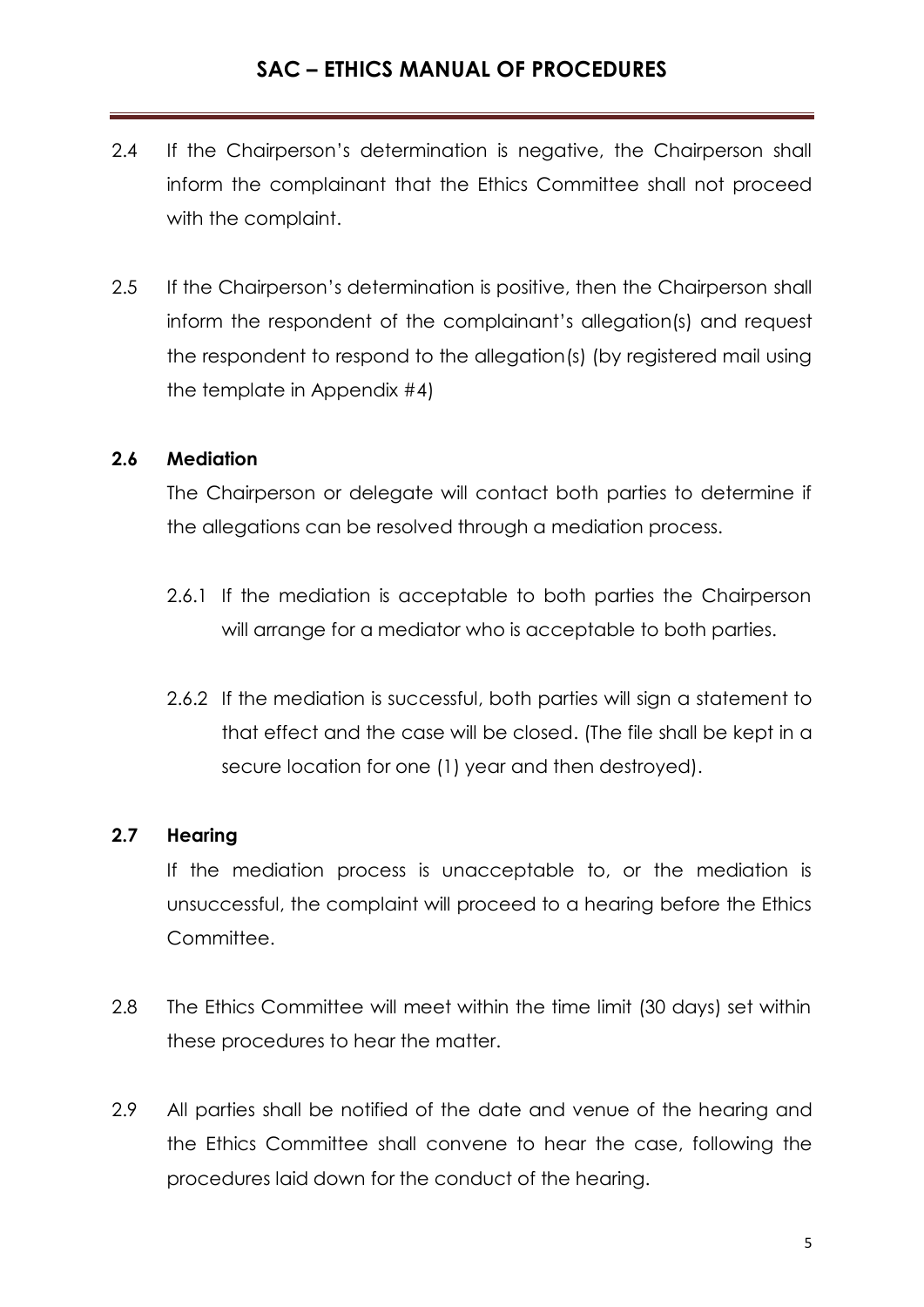- 2.10 At the completion of the hearing, the Ethics Committee shall decide whether or not the allegations have been proven. *The Chairman shall have the casting vote.*
- 2.11 If the Ethics Committee decides that this allegation(s) has not been proven, the case will be closed and the complainant and respondent shall be advised accordingly. There will be no appeal against this decision. *The Ethics Committee shall decide whether or not the allegation has been proven, no later than twenty one (21) days. An opportunity for the Respondent to mitigate shall be provided and the Ethics Committee may take the Respondent's mitigation into consideration.*
- 2.12 If the Ethics Committee decides that the allegation(s) have been proven, the Ethics Committee may order any of the following actions against the respondent.
	- 2.12.1 Make an order to cease and desist.
	- 2.12.2 Censure the Respondent.
	- 2.12.3 Make an order for a person of supervision.
	- 2.12.4 Education, and/or therapy.
	- 2.12.5 Suspension (holding membership in abeyance for a specific purpose, for example, rehabilitation).
	- 2.12.6 Resignation with or without publication.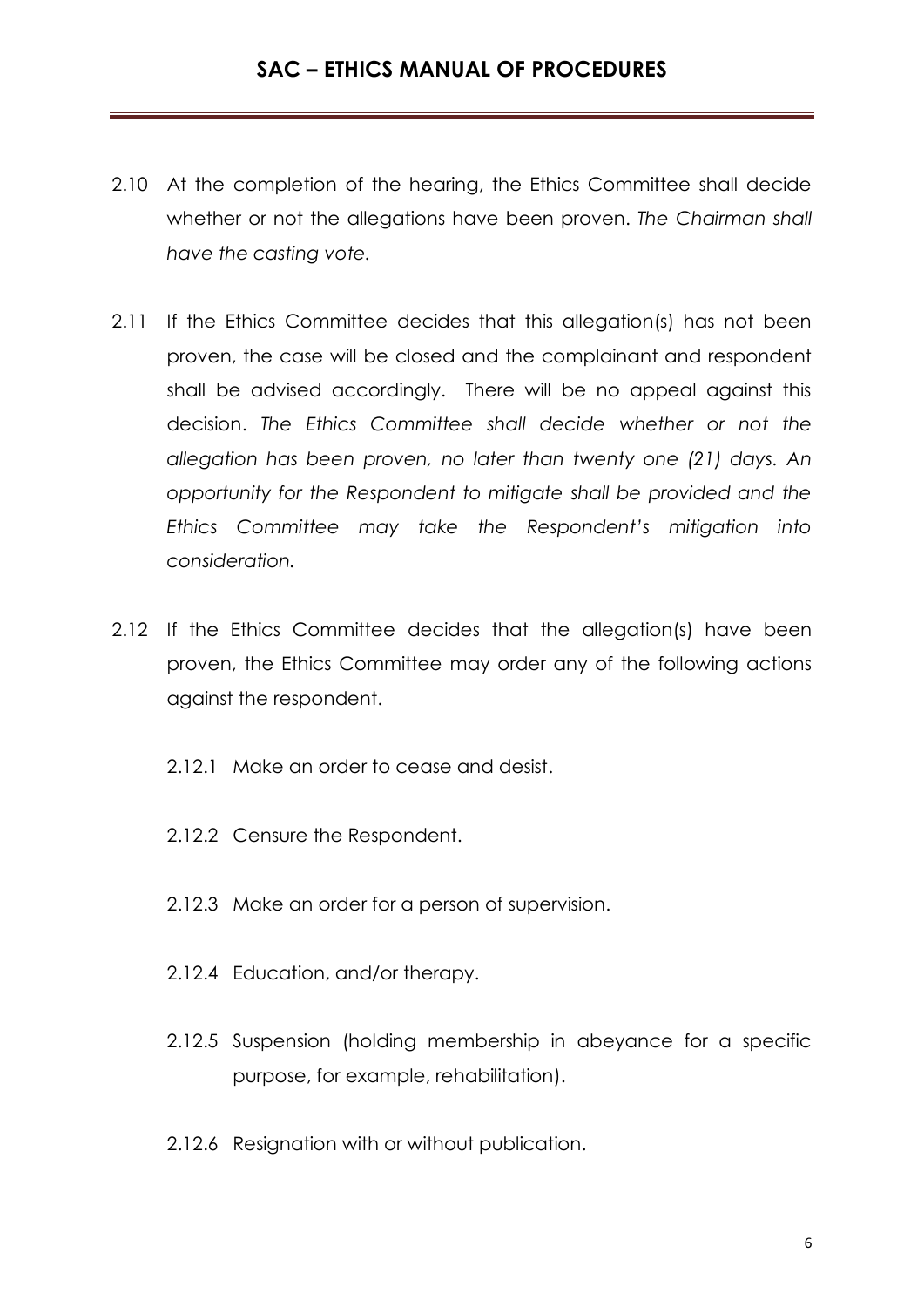- 2.12.7 Termination of membership
	- 2.12.7.1 Permanent bar to readmission
	- 2.12.7.2 Temporary termination
	- 2.12.7.3 Or any other action, within its' authority, that the Ethics Committee deems appropriate.
- 2.13 If the Ethics Committee decides upon a finding for suspension or expulsion, the Committee will so report to the President of SAC within ten (10) days of reaching the decision. The President shall forward the findings to the SAC Executive Committee members who must enact requests for suspension or expulsion.

#### 2.14 **Appeal**

The respondent, with reasonable grounds, may appeal the findings, in writing to the President of SAC within fourteen (14) days of the announcement of the decision.

- 2.14.1 The only basis for appeal to the SAC Board by a respondent regarding the decision of the Ethics Committee is that there was a violation of the procedural rules, and that this violation substantially impaired the respondent's ability to defend against the complaint.
- 2.15 The President will advise the SAC Executive Committee of the appeal and the Executive Committee shall consider whether or not to grant the appeal within fourteen (14) days of being notified.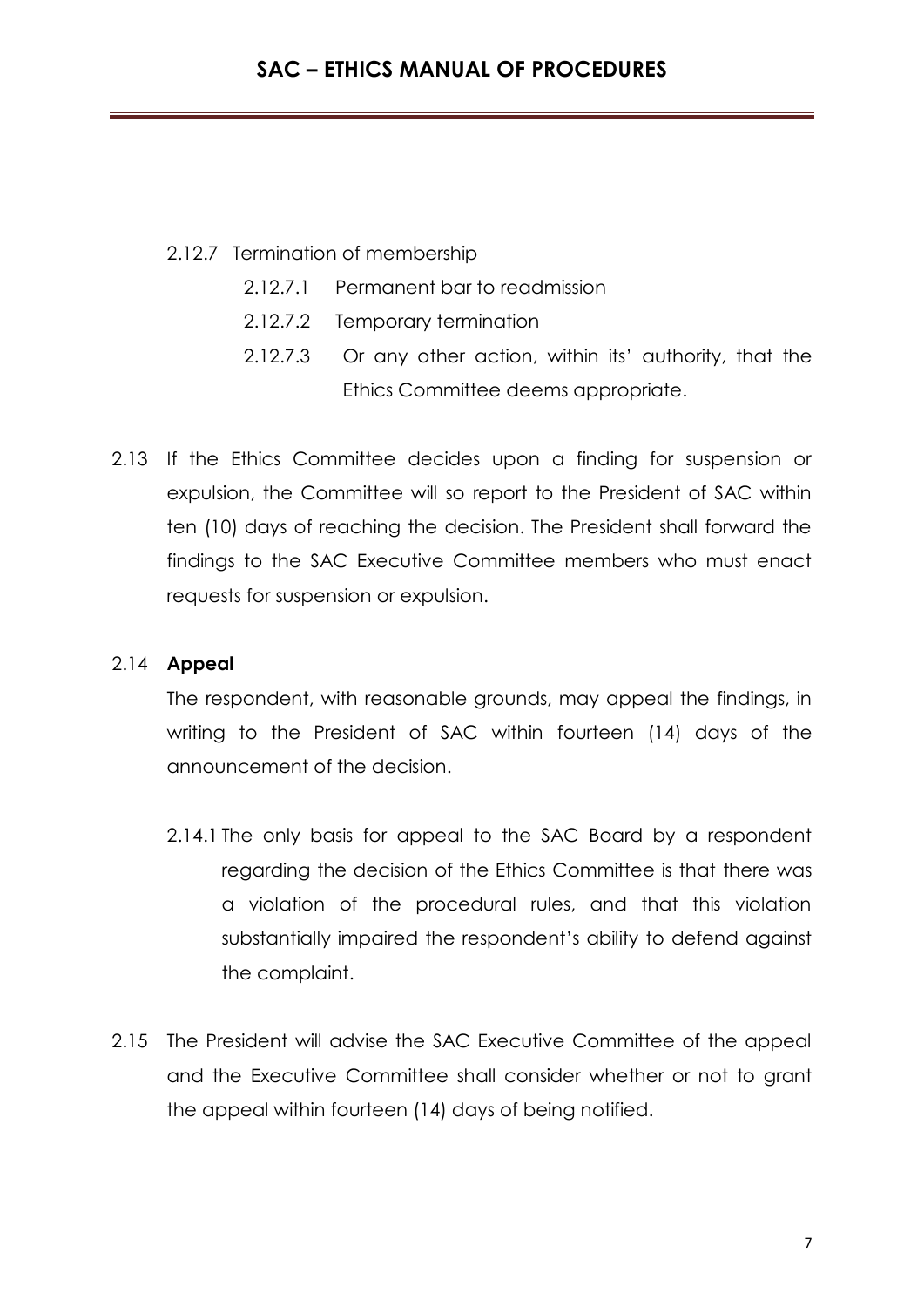- 2.15.1 The appeal shall be limited to a review of the procedures, evidence and findings, with no new evidence being submitted.
- 2.16 Should the SAC Executive Committee grant an appeal, an Appeal Board consisting of the President of the SAC and two (2) members of the SAC, excluding the members of the Ethics Committee, will convene to consider the application and all relevant materials.
- 2.17 The President of SAC shall issue a written decision on the appeal and shall inform the complainant, respondent and the Ethics Committee of the decision in writing within fifteen (15) days of the meeting. The Appeal Board must either:
	- 2.17.1 Affirm the Ethics Committee's decision
	- 2.17.2 Change the findings
	- 2.17.3 Dismiss the case.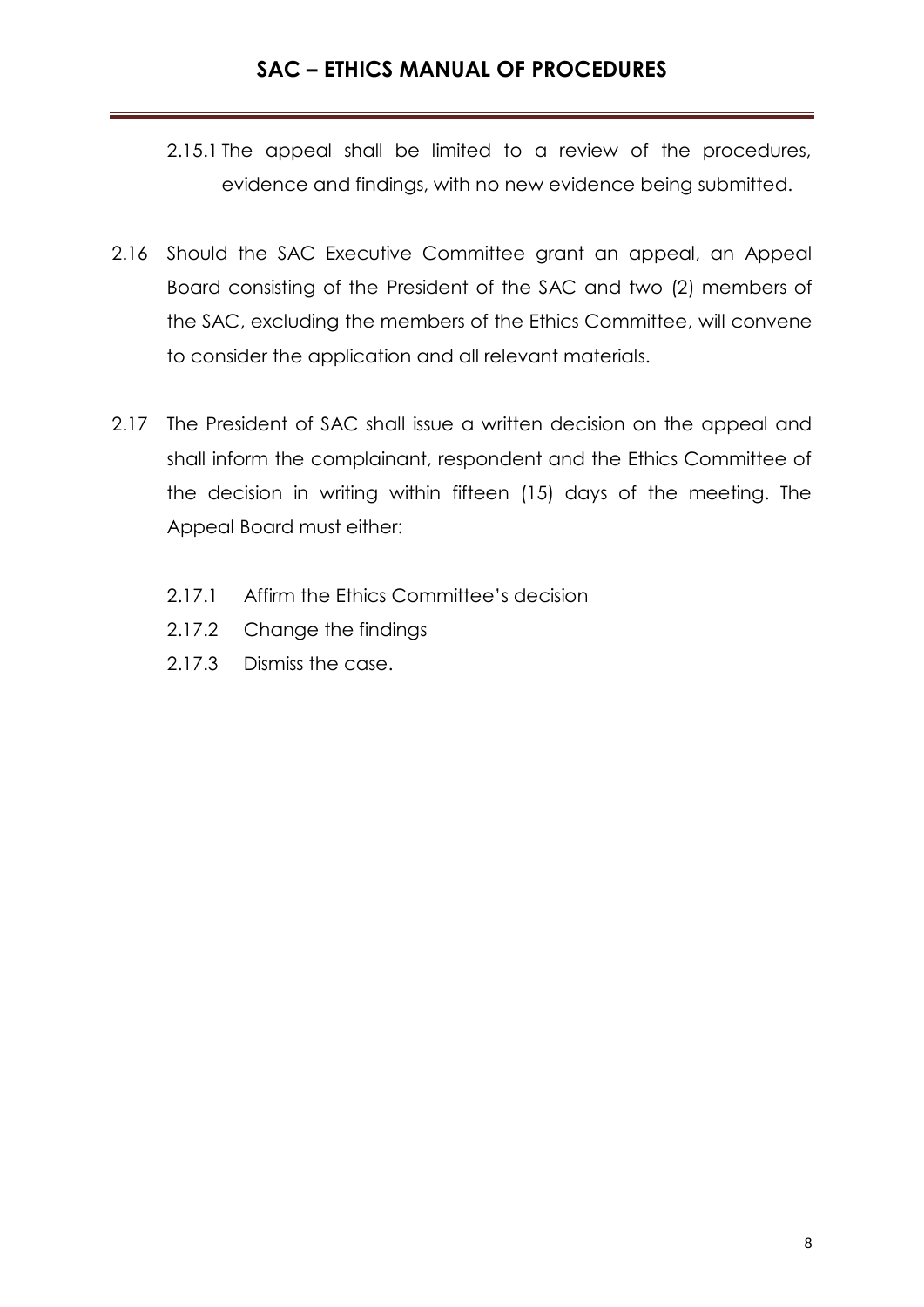# **The SAC Ethics Committee**

## **3. The Ethics Committees**

3.1 The SAC Executive Committee will appoint the members of the Ethics Committee. The Committee shall consist of the Chairperson and four (4) members. The terms of office for Committee members will be for two (2) years. Because of the specialized nature of the work of this Committee, members may be re appointed for successive terms. The membership of the Ethics Committee shall include no more than two Board members, who may not serve on an Ethics Appeal Board.

## **3.2 Code of Ethics**

- 3.2.1 The Ethics Committee will review the SAC Code of Ethics from time to time and interpret it to the membership and to the public.
- 3.2.2 The Code of Ethics is binding on members of SAC in all membership categories.
- 3.3 The SAC has jurisdiction over members who are *life members, registered counsellors, ordinary members* and resigned members in relation to complaints of ethical violations that occurred during the period of membership provided the complaints is received within one (1) year of the date of resignation. The SAC has jurisdiction in relation to complaints within a time frame of [ five (5) years ] from the time of the alleged incident in relation to the complaint by the Complainant.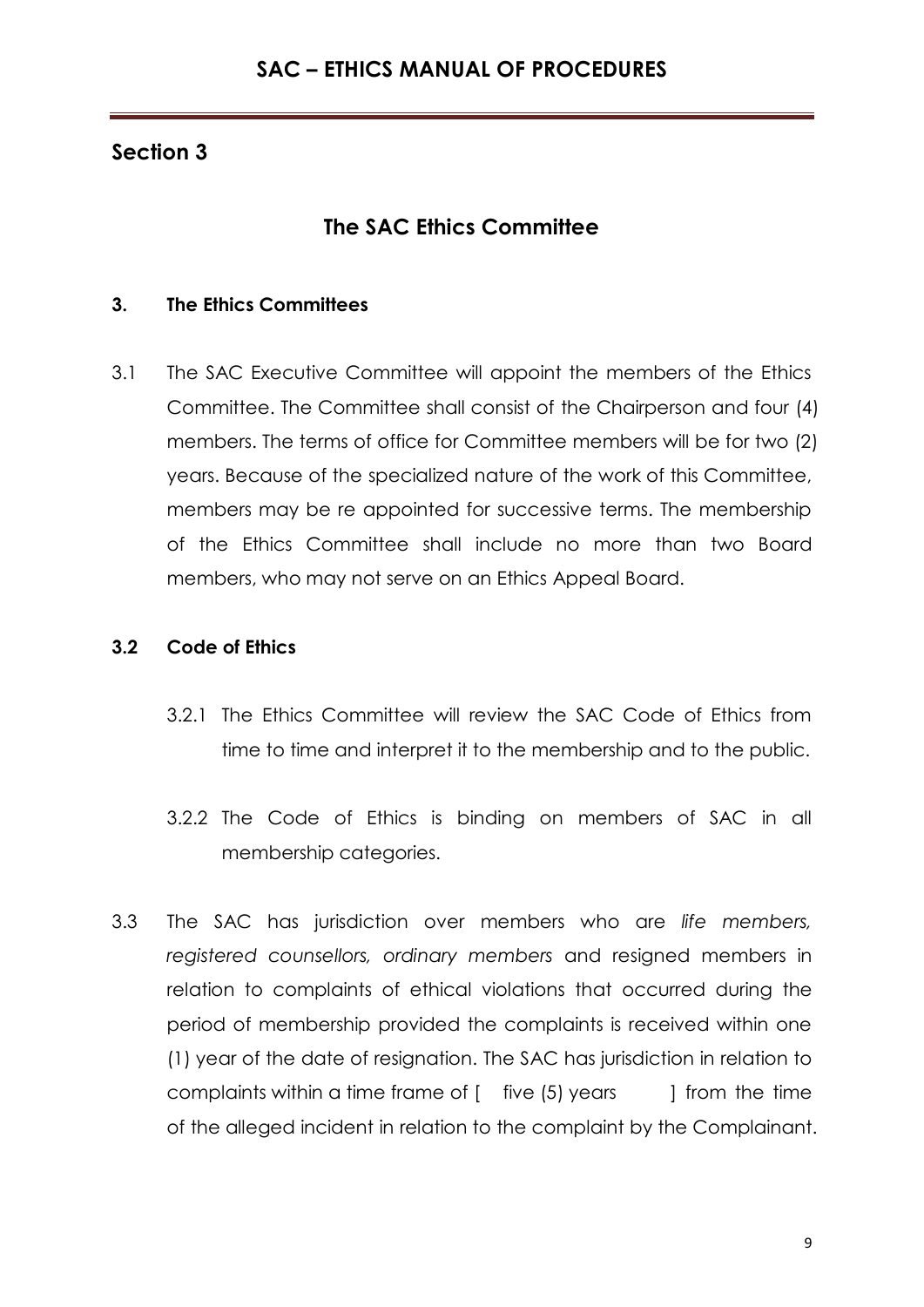## **3.4 Role of Chairperson of Ethics Committee**

- 3.4.1 Chairperson shall receive, review and decide on the formal complaint, pursuant to clauses 2.1 to 2.4
- 3.4.2 Chairperson shall appoint a mediator pursuant to clause 2.7
- 3.4.3 Chairperson shall preside at the hearing of the complaint pursuant to clauses 2.10 to 2.11
- 3.4.4 Chairperson shall deliver the decision at the end of the hearing pursuant to clause 2.12

## **3.5 Role of the Ethics Committee**

- 3.5.1 The Committee shall follow the procedures laid down in this manual for handling ethical complaints against SAC members and resigned members, subject to clause 3.3
- 3.5.2 In the event a mediation is unsuccessful, the Committee shall convene and conduct the hearing of the matter.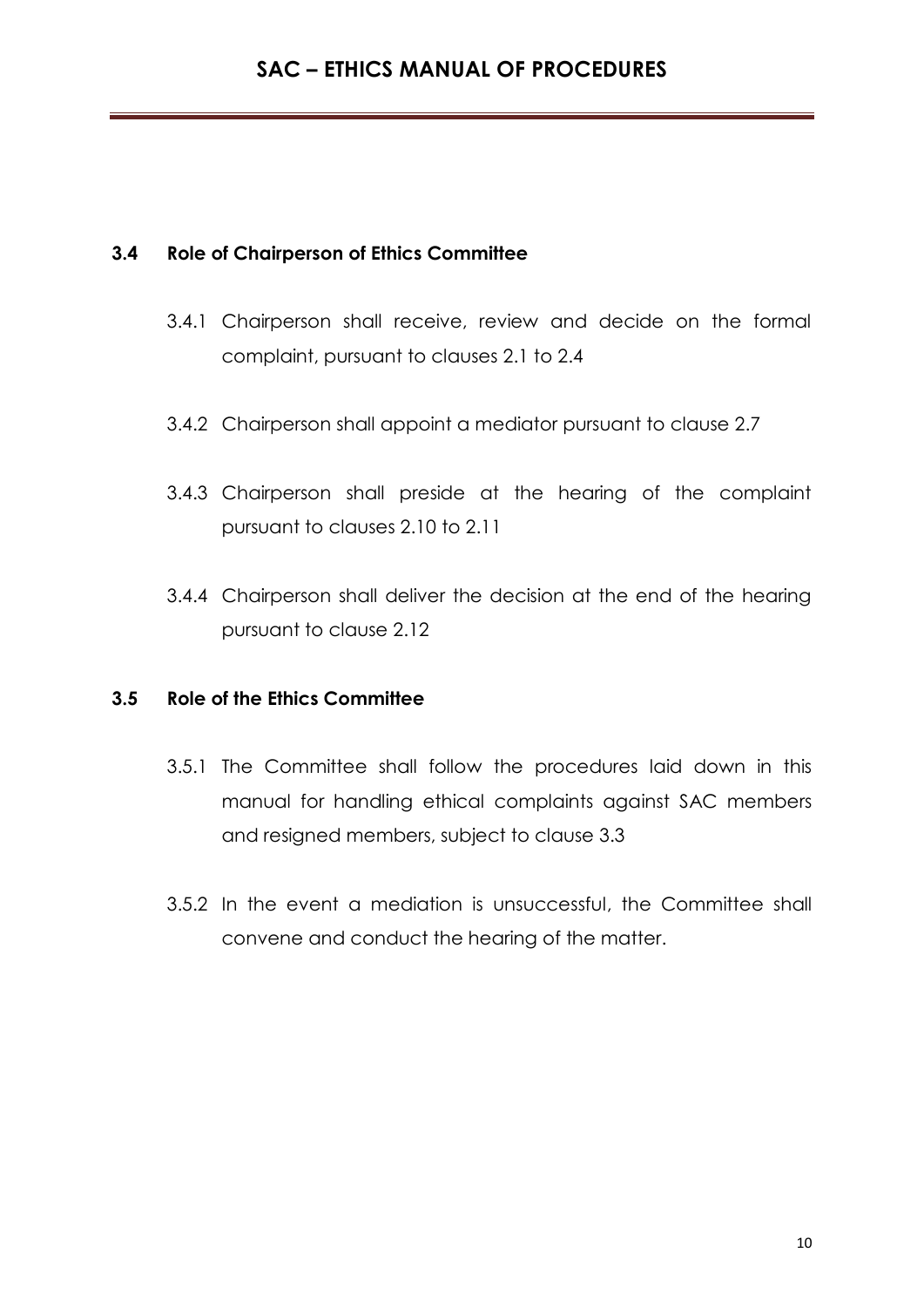# **Filing of a complaint**

## **4. Procedures**

- 4.1 A complainant may file a formal complaint with the Ethics Committee through the SAC office, by making such a complaint in writing and supplying the substantiating evidence. An individual submitting a complaint should be aware that in doing so he/she is acting to resolve difficulties, that they may be a party to the mediation or hearing process, and that they may seek no reward.
- 4.2 The Ethics Committee shall receive written complaints from members of the SAC and non-members. The complainant must have personal knowledge of the alleged behaviour complained about or be in position to supply relevant, reliable testimony or other evidence on the subject.
- 4.3 The complaint must be in writing, signed by the complainant person using the form prescribed by the SAC (See "Ethics Complaint Form, Appendix #1) Information required in the form includes:
	- 4.3.1 Details about the complainant: e.g. name, address, contact details, employment position and the position you were in at the time of the alleged ethics violations e.g. client, colleague, etc.
	- 4.3.2 The name, address and contact number(s) of the person/s that the complaint is against (the respondent).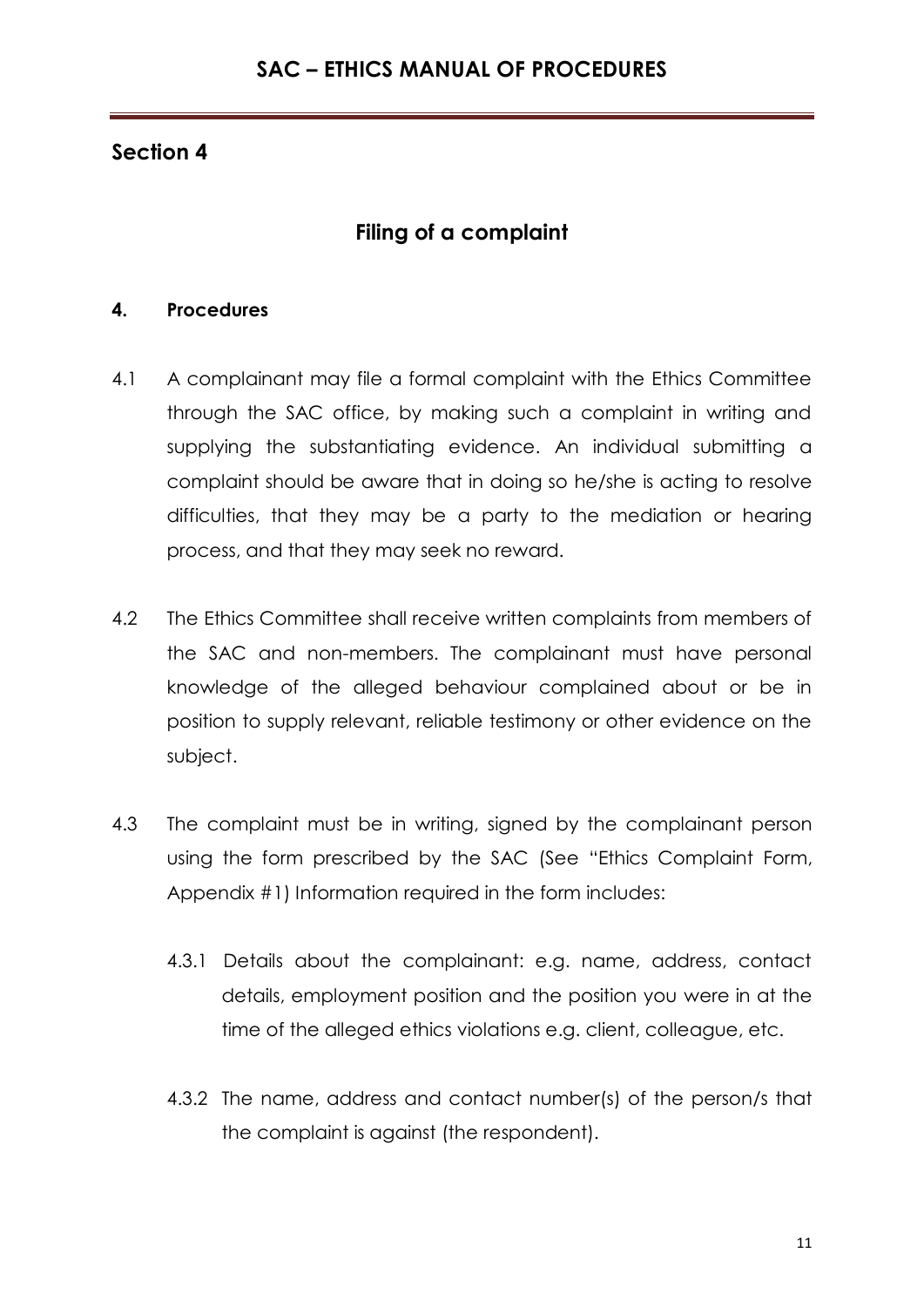- 4.3.3 The dates of the alleged violations.
- 4.3.4 The detail of the alleged violation(s) of the SAC Ethics code.
- 4.3.5 The section/s of the Code that the complainant believes has been violated.
- 4.3.6 Any evidence or persons that could help to support complainant's allegations.
- 4.3.7 Any evidence of any action that the complainant has taken to resolve the matter with the respondent before filing a formal complaint as required by the Code and these procedures.
- 4.4 The letter of complaint should be addressed to the Chairperson SAC Ethics Committee, and forwarded to the SAC office with the envelope marked "PRIVATE AND CONFIDENTIAL".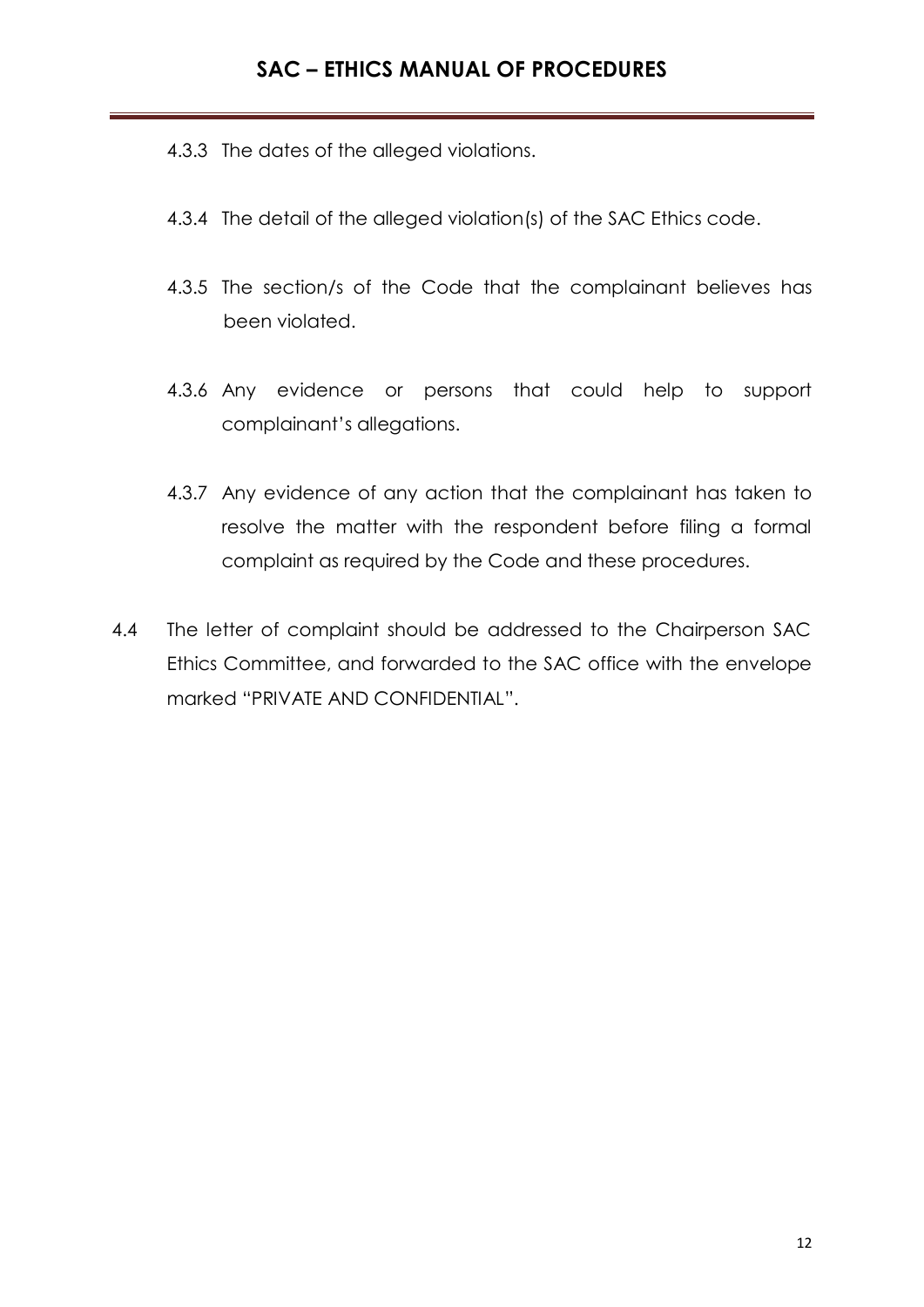# **Action on receipt of a formal complaint**

## **5.1 Proper Form**

- 5.1.1 The SAC shall not deal with any oral or written complaint in letter form.
- 5.1.2 Anonymous complaints shall not be recognized as a basis for action.
- 5.1.3 In response to an oral or written complaint letter, the SAC may reply to the request (Appendix #1)
- 5.1.4 When a Ethics Complaint Form (Appendix #2) together with the waiver form ("Waiver of Confidentiality – Privilege and Authority to release information", Appendix #3) are received at the SAC office address, it will be forwarded unopened to the Chairperson of the Ethics Committee.

## **5.2 Status of respondent**

- 5.2.1 The Chairperson shall check and affirm that the respondent is a SAC member or resigned member, pursuant to clause 3.3
- 5.2.2 Non SAC members

If the person is not a member, nor a recently resigned or terminated member, the Chairperson of the Ethics Committee shall inform the complainant, and explain that the Association has no authority to proceed against the person and the matter is terminated by the SAC.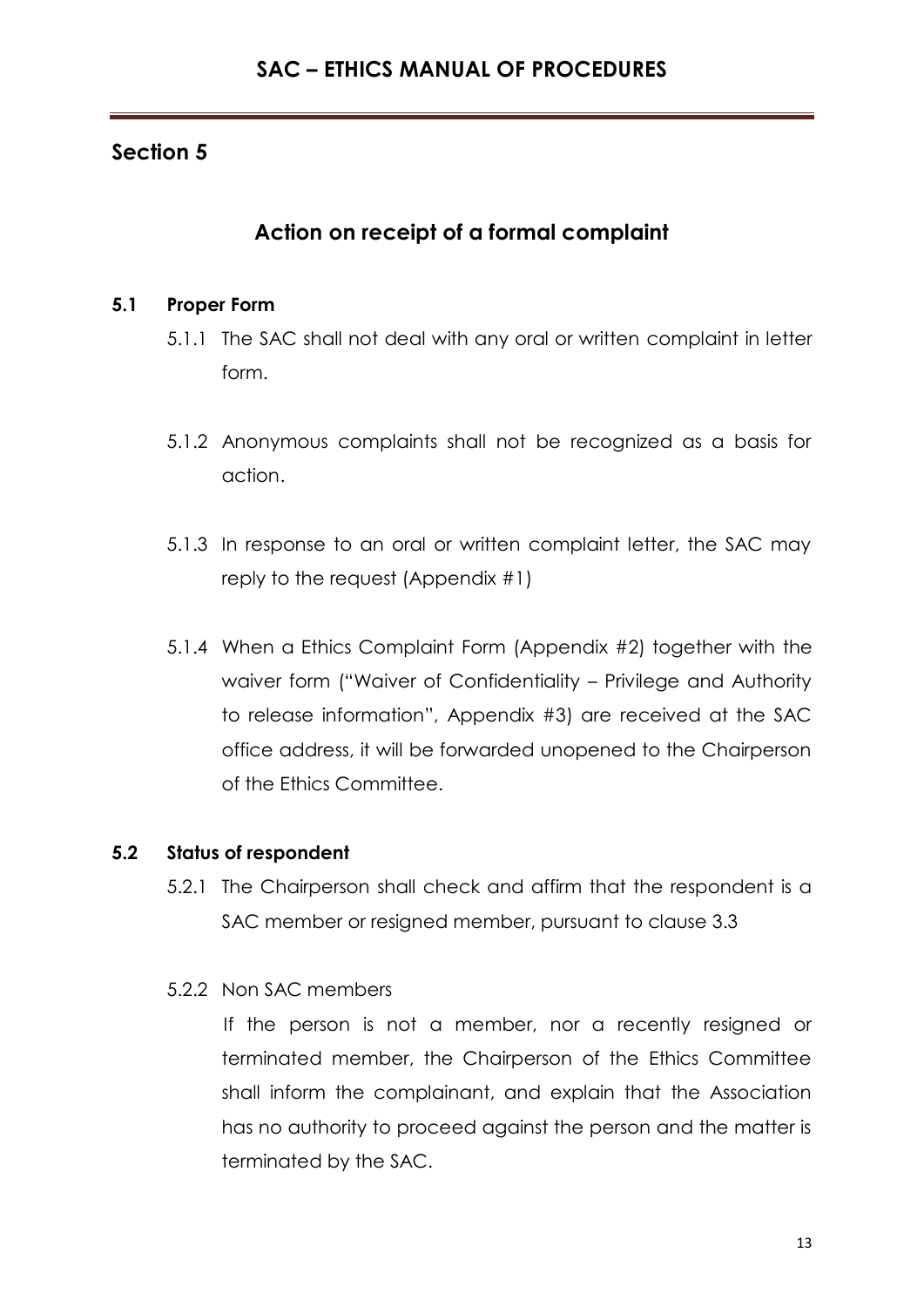## 5.2.3 Resigned or terminated member

If the person is a recently resigned member or had his/her membership terminated, the Chairperson of the Ethics Committee will determine whether the alleged violation occurred during the period of the person's membership, provided the complaint is received within one (1) year from the date of resignation. If it is determined that the Ethics Committee has jurisdiction, the complaint process will proceed.

## **5.3 Determination if grounds for an investigation**

The Chairperson or a Review Committee comprising the Chairman and two (2) members of the Ethics Committee and if required, the legal counsel for the Association, shall review the complaint and shall determine whether it states allegations which, if proven factual, would constitute violation(s) of the Code of Ethics.

- 5.3.1 If the complaint does not state factual allegations that constitute (a) violation(s) of the Code of Ethics, the Chairperson shall so notify the complainant in writing and explain why the allegations do not warrant further action by the Ethics Committee.
- 5.3.2 If the complaint states allegations which, if proven factual, would constitute (a) violation(s) of the Code of Ethics, the Chairperson shall notify the complainant in writing that the complaint will be proceeded with and forward a copy of the "Summary of Ethics Procedures" to the complainant for his/her information.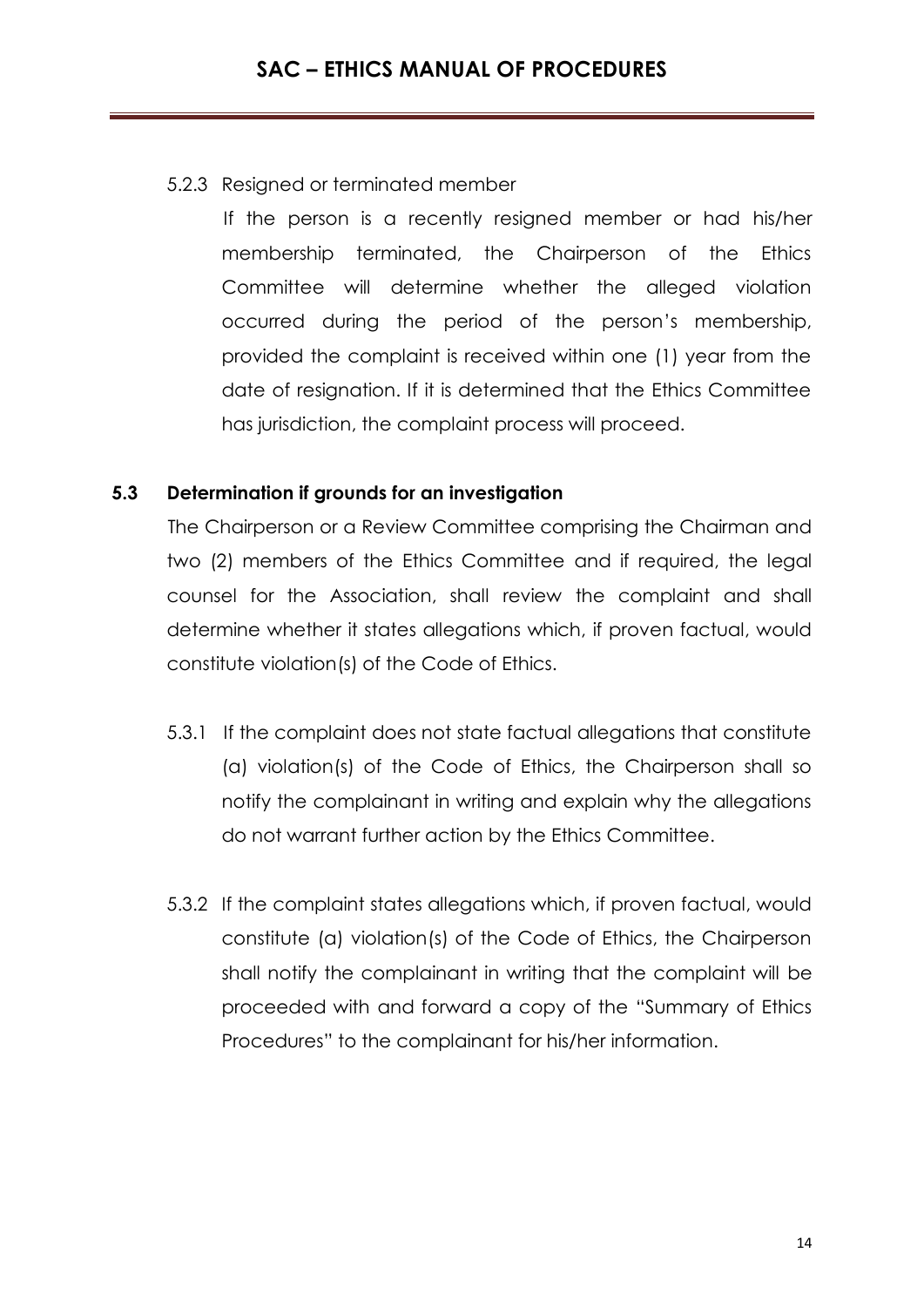## **5.4 Confidentially**

- 5.4.1 All correspondence to the complainant shall be marked "confidential" and sent by appropriate means.
- 5.4.2 Correspondence is not to be faxed or sent by any electronic means unless sender has ensured that only the recipient will see it.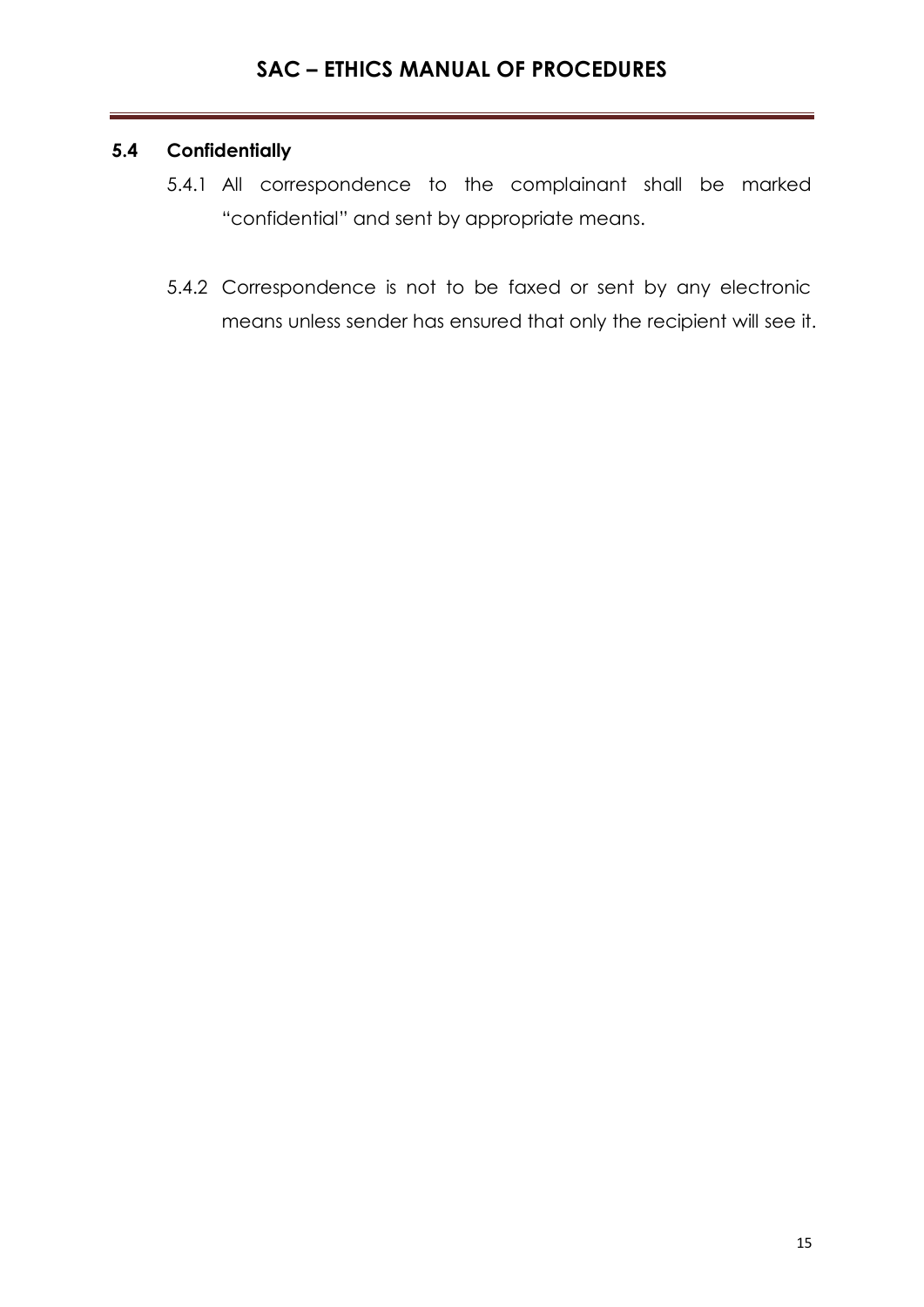# **Investigation**

## **6.1 Notification to the respondent**

The Chairperson of the Ethics Committee shall notify the respondent of the complaint. The notice to the respondent shall:

- 6.1.1 Be mailed by appropriate means and marked "confidential"
- 6.1.2 State the portions of the Code of Ethics relevant to the allegations of the complaint.
- 6.1.3 Enclose a copy or a summary of the complaint.
- 6.1.4 Enclose a copy of the Code of Ethics and a copy of the Summary of these procedures
- 6.1.5 Direct the respondent to respond to the allegations, in writing, within thirty (30) days from receipt of the notification.

For the purpose of notification, the last address received from the respondent with the payment of dues will be used, and mailing to that address will be deemed sufficient notice.

# **6.2 No response by the respondent**

If a respondent does not respond to the allegations, or to each specific allegation, the Ethics Committee may take note of the omission(s) for the purpose of determining the matter.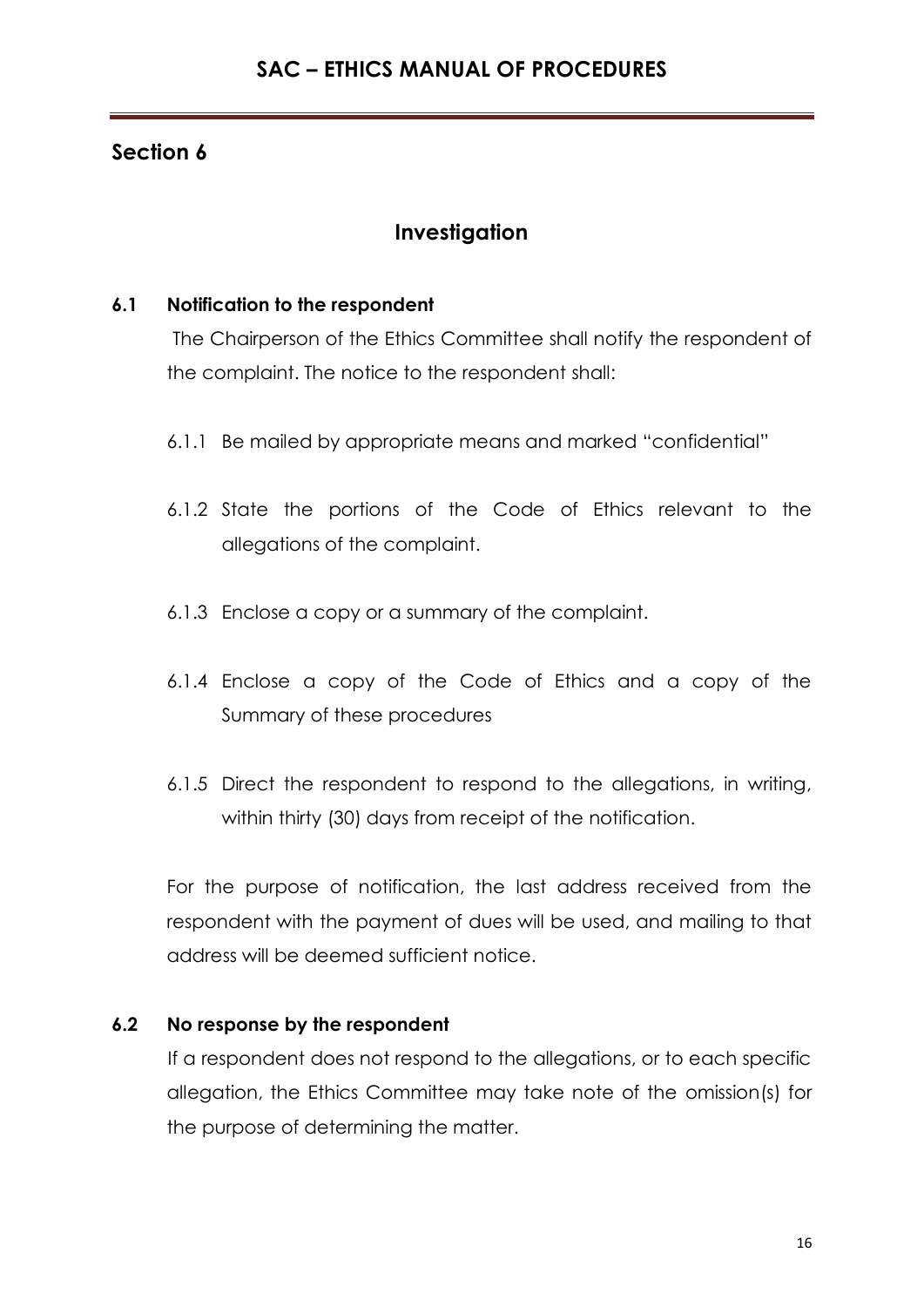## **6.3 Response by the respondent**

After a response is received from the respondent within thirty (30) days, the Chairperson of the Ethics Committee with the advice of legal counsel for the Association shall refer the matter to the Review Committee.

- 6.3.1. The Review Committee may close the case and the Chairman shall notify the complainant, the respondent, and all members of the Ethics Committee; or
- 6.3.2 Proceed to the next stage of the Complaint procedure pursuant to clause 6.6.

## **6.4 Resignation by the respondent**

If a respondent resigns from membership in the Association at any stage of the complaint procedure, the Committee will nonetheless proceed and if necessary, come to a decision of the matter.

## **6.5 Preliminary investigation by the Chairperson**

The Chairperson of the Ethics Committed, assisted by legal counsel has the authority to gather sufficient information so that the Committee shall have before it as much of the available evidence as possible for the Committee to make a decision.

## **6.6 The appointment of an investigator(s)**

The Committee shall appoint an investigator for the sole purpose of gathering all the evidence in relation to the matter. *Preferably, the Investigator should be a full-time employee of SAC.*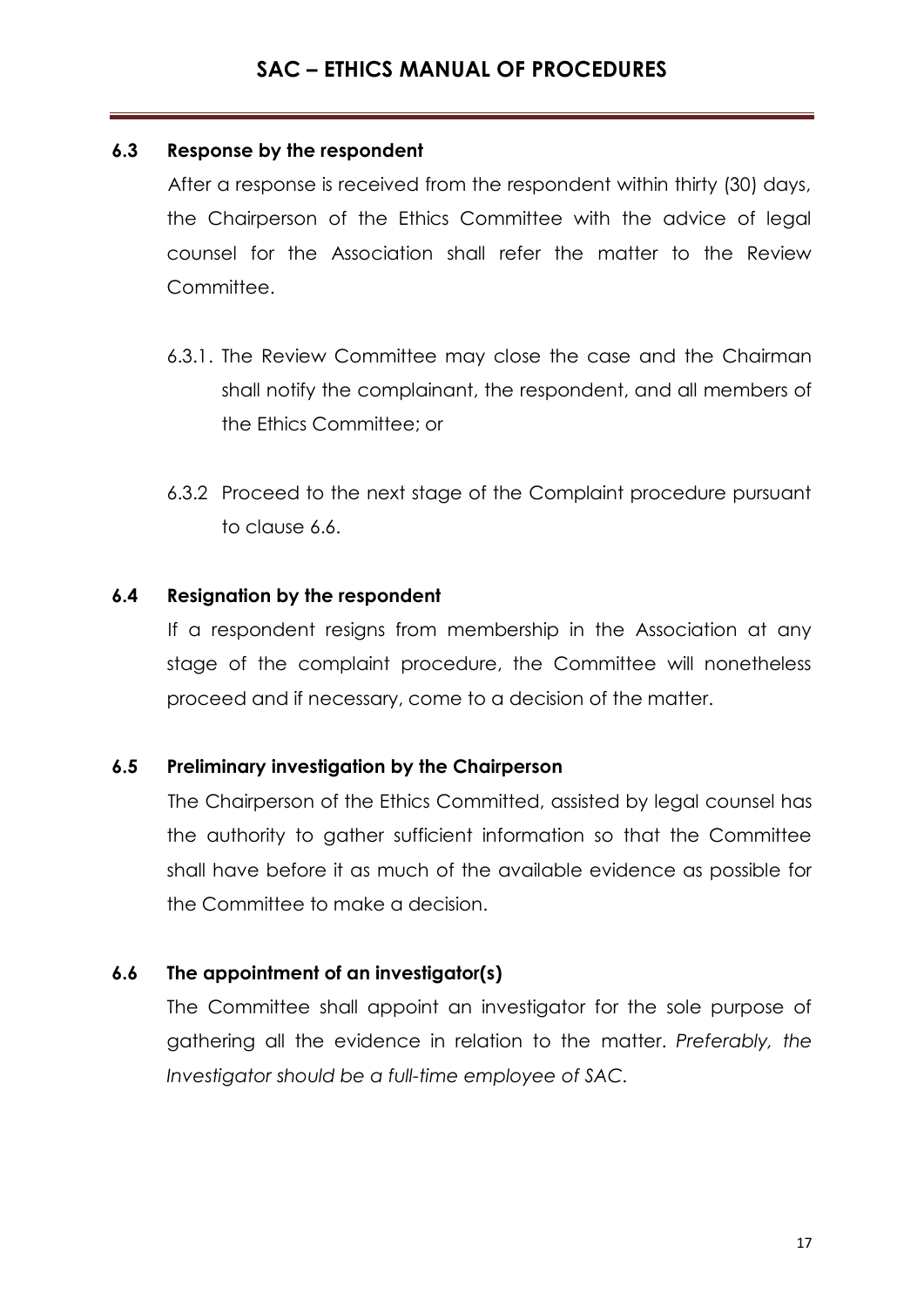- 6.7 When a SAC investigator(s) is appointed, it shall be the investigator's responsibility to assist the Committee. Towards that purpose, the investigator may
	- 6.7.1 contact both the complainant and the respondent in order to gather all relevant information.
	- 6.7.2 notify the respondent that they should respond to the complainant's allegations in writing.
	- 6.7.3 give the opportunity to both complainant and respondent to appear before him/her to make a statement, at their expense.
	- 6.7.4 shall have the authority to pursue its investigation by corresponding or interviewing, personally or by telephone, the material person(s) who can assist the Committee in the matter.
- 6.8 After completing its investigation, the investigator(s) shall make a full report to the Ethics Committee, detailing his/her findings of facts and shall include a recommendation as to what allegation(s) should be proceeded with.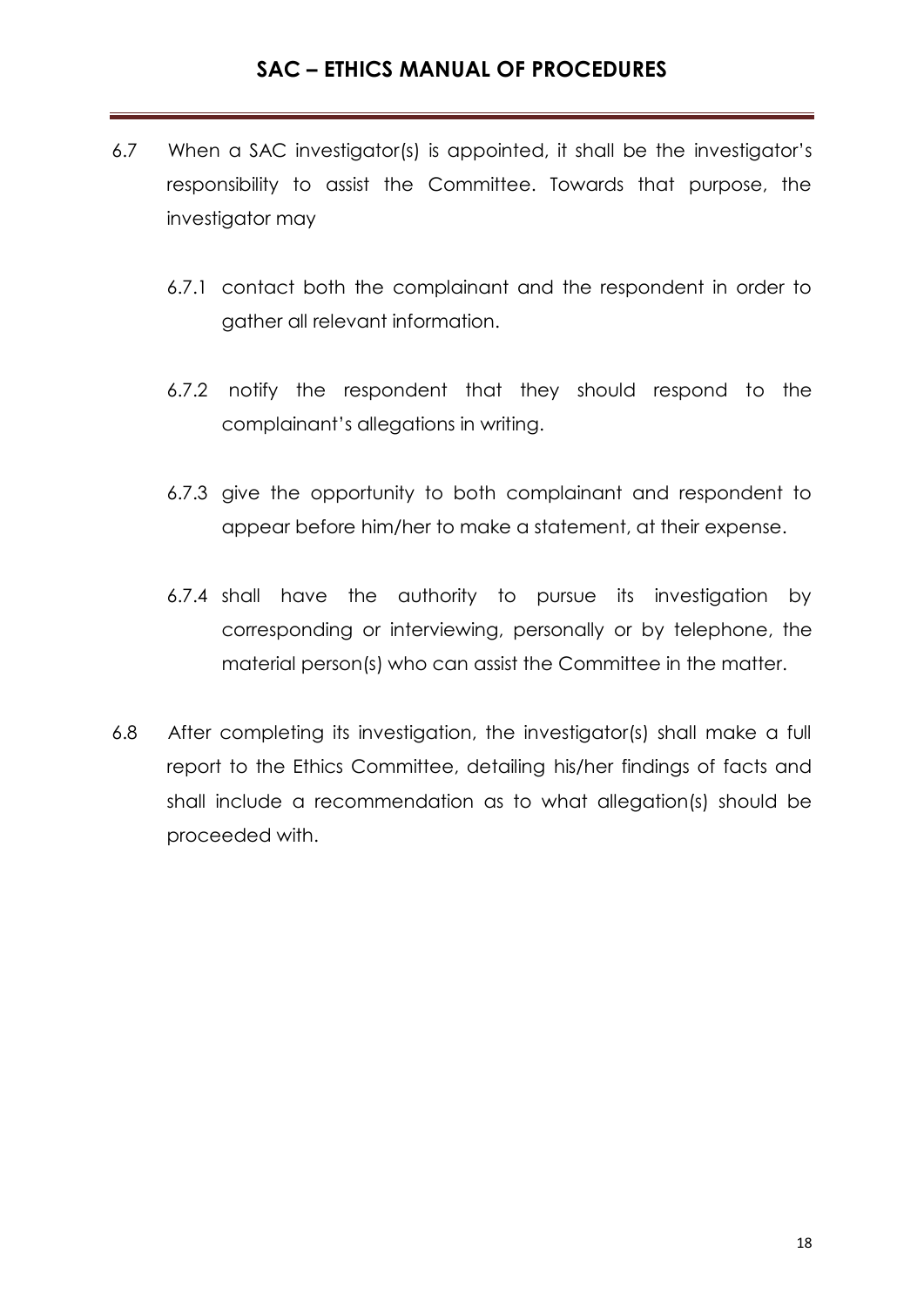# **Appeals**

## **7.1 Grounds for Appeal**

The respondent, with reasonable grounds, may appeal the findings of the Ethics Committee within thirty (30) days after it is announced. The only basis for appeal to the SAC Board by a respondent regarding the decision of the Ethics Committee is that there was a violation of the procedural rules, and that this violation substantially impaired the respondent's ability to defend against the complaint. The appeal shall be limited to a review of the procedures, evidence and findings, with no new evidence being submitted.

## **7.2 Composition and Power of the Appeal Board**

The Appeal Board is appointed by the President of SAC and is the duly authorised Committee of the SAC Executive Committee. The Appeal Board is composed of the President and two (2) persons delegated by SAC Executive Committee excluding the Chairperson of the Ethics Committee. The Appeal Board shall have the power to change the findings of the Ethics Committee, or dismiss the case.

7.3 In cases involving the recommendation of suspension or expulsion, the Appeal Board shall have the right, to initiate the process of suspension for a period of up to 12 months or to expel from membership of the Association. Any grounds and procedures contained in the SAC bylaws are to be followed in such cases.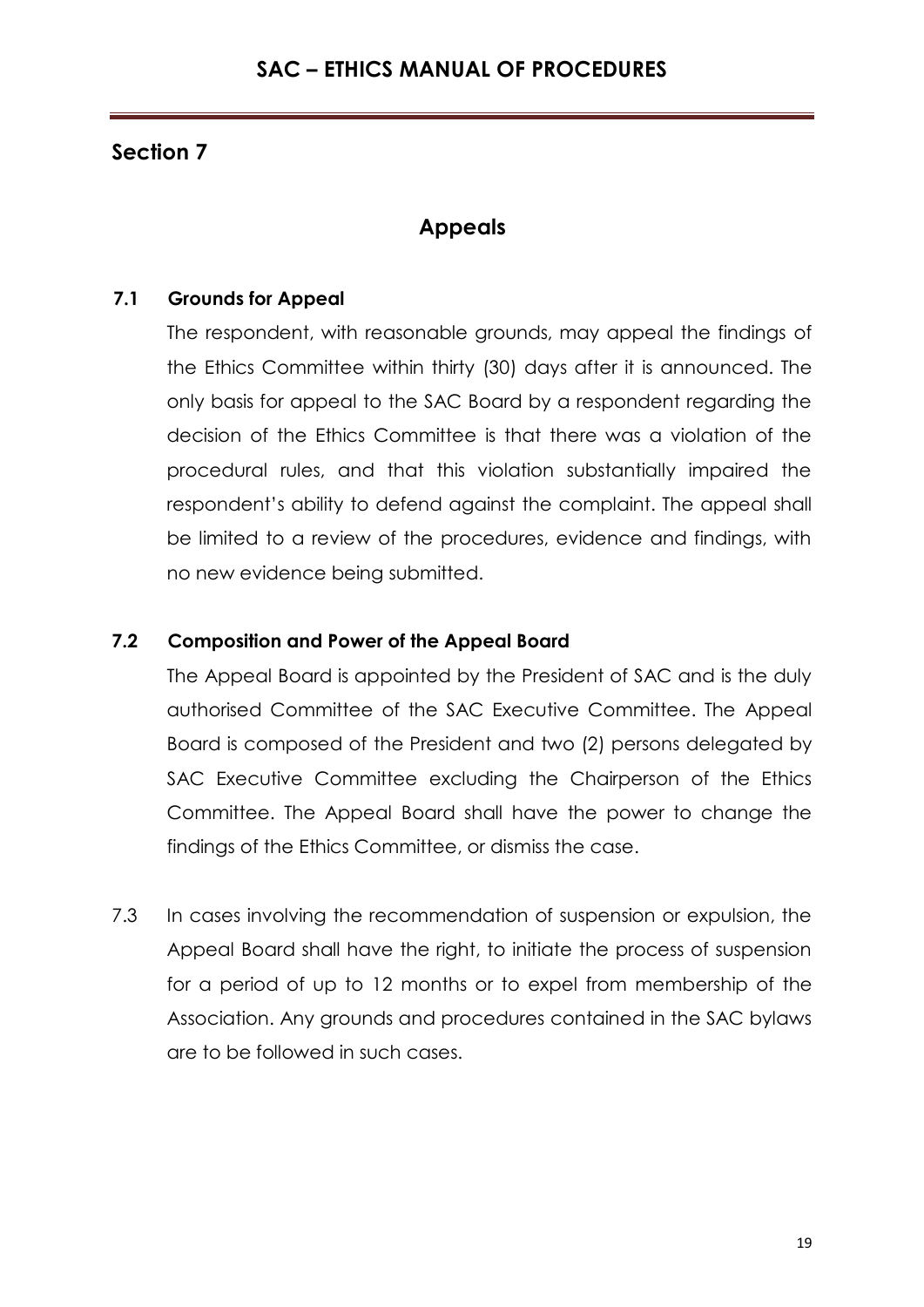## **7.4 Written Statement of the Respondent**

In order to affect an appeal, the respondent shall state, in writing, to the President of the SAC Executive Committee, the specific violation of procedural rules and how this violation substantially impaired the respondent's ability to defend against the complaint. The President of SAC shall review the statement to ensure that the appeal is based on the contention that the Ethics Committee violated its procedural rules. If not, the President may deny the appeal.

## **7.5 Respondent's Deadline**

The respondent shall have thirty (30) days from receipt of the Ethics Committee decision to appeal to the President of SAC.

## **7.6 Ethics Committee Transmittal**

- 7.6.1 If the SAC President grants an appeal, the Ethics Committee shall transmit to the SAC President, all materials related to the matter including the statements of the parties, the investigators' finding, the recording of the hearing and the grounds of the parties, the complaint and various form, the response of the respondent, and the Ethics Committee's decision.
- 7.6.2 The President of SAC will ensure that all materials are then submitted to the Appeal Board.

## **7.7 Scheduling the Appeal**

The Appeal Board shall consider the appeal within thirty (30) days of receiving the notice of appeal. The appeal will be considered solely on the basis of the respondent's written statement and the response of the Ethics Committee or the Association's legal counsel (which may or may not be in writing), and there shall be no right to a personal appearance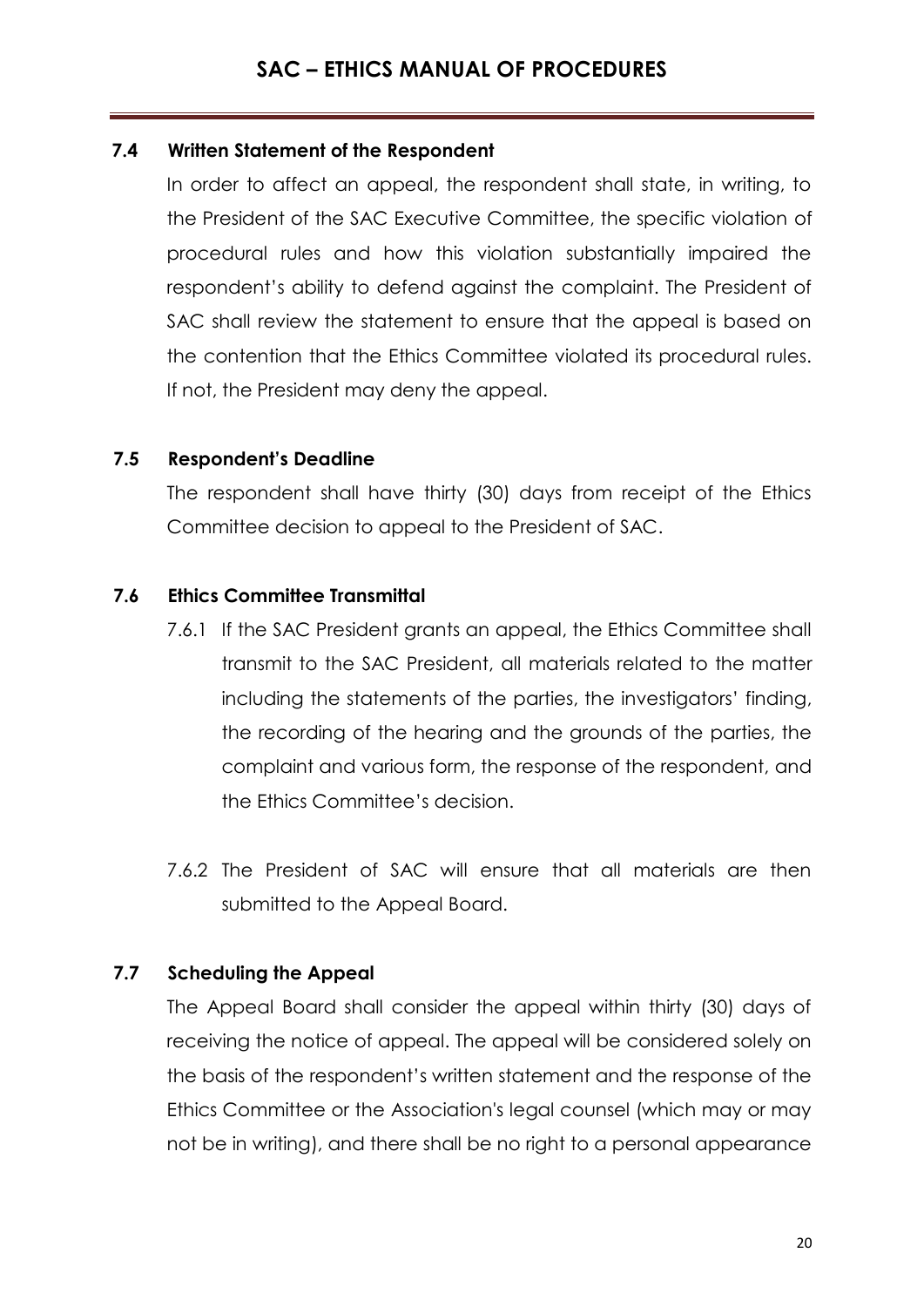before the Appeal Board by the respondent or his or her personal representative.

#### **7.8 Vote on the Appeal**

A majority vote by the Appeals Board shall determine the outcome of the appeal. Voting will be carried out in a face-to-face meeting.

#### **7.9 Board Decision**

The President of SAC shall issue a written decision on the appeal and shall inform the respondent and the Ethics Committee of the decision in writing within fifteen (15) days of the meeting. The Board must either

- 7.8.1 Affirm the Ethics Committee's decision; or
- 7.8.2 Change the findings;
- 7.8.3 Dismiss the case.

## **7.10 If no appeal is made**

- 7.10.1 If no appeal is made within thirty (30) days after the respondent has been notified of the decision of the Ethics Committee, the decision of the Ethics Committee shall become final.
- 7.10.2 As soon as the decision becomes final, the Chairperson of Ethics Committee transmits the decision to the Ethics Committee, and then informs the President of SAC, legal counsel of the Association, SAC staff, and to the complainant and respondent.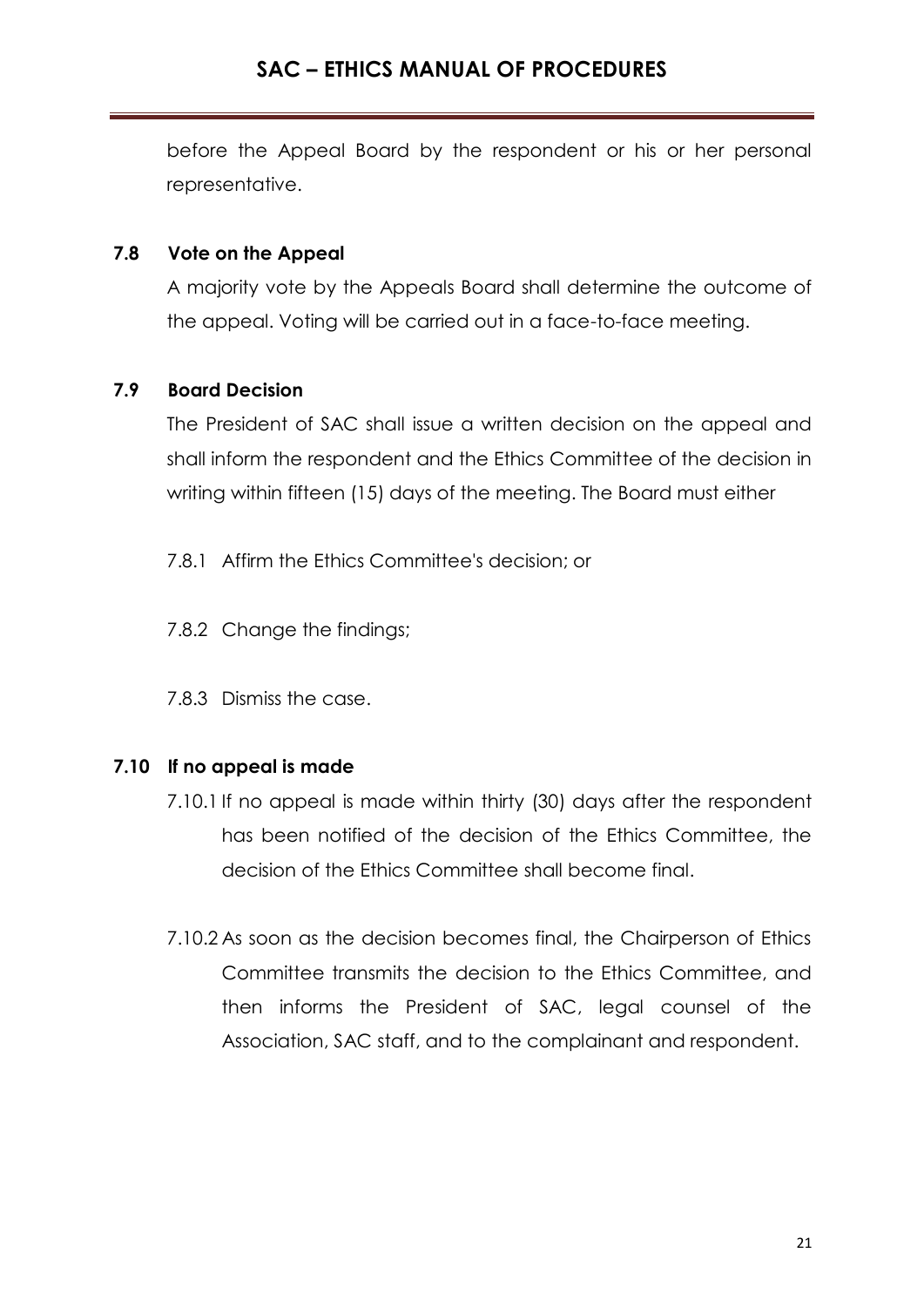# **Additional evidence after the findings**

## **8.1 Additional evidence**

If additional evidence of the unethical conduct concerning the respondent in the concluded case is brought to the attention of the Chairperson of the Ethics Committee by the complainant or respondent after a matter has been closed, the case may be reviewed by the Chairperson of the SAC Ethics Committee.

- 8.2 The Ethics Committee shall review the additional evidence with the assistance of legal counsel, and if necessary, instruct the investigator to further investigate the matter, submit a report and give his/her recommendation(s).
- 8.3 The Ethics Committee after reviewing the investigation's report and recommendation shall deliberate and decide on the matter, whose decision shall be final.
- 8.4 The Chairperson shall inform the complainant and respondent of his/her decision in relation to the matter.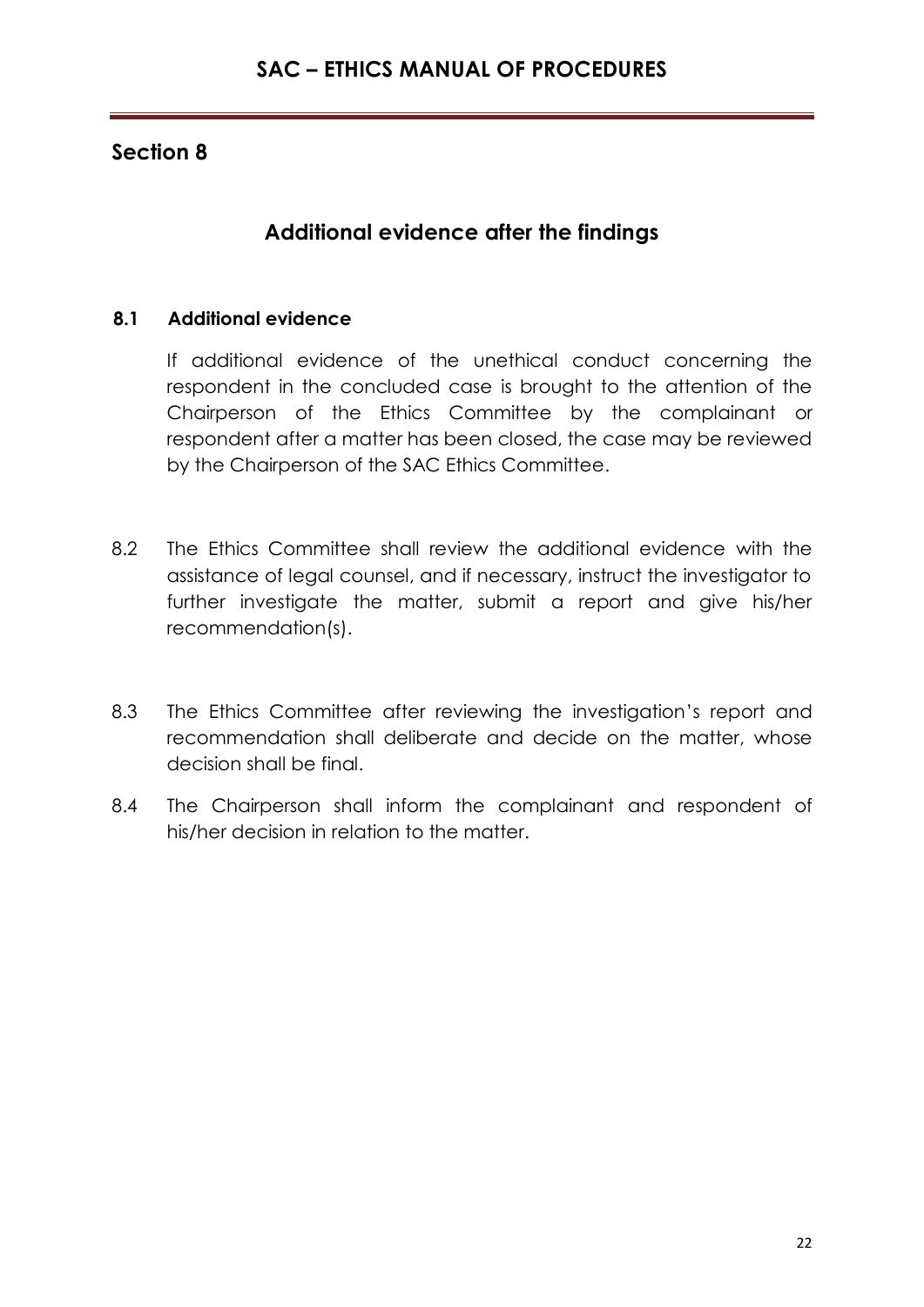# **Confidentiality**

## **9.1 Confidentiality**

All information concerning ethical complaints made against SAC members shall be treated in a strictly confidential manner by SAC Ethics Committee members, SAC staff persons, and SAC members. Ensuring that confidentiality is maintained is important in order to protect the rights of the individual members who are the subject of complaints, and to protect SAC from charges of improper disclosure of information. Under the terms of these procedures, all information regarding complaints shall be treated in a strict, confidential manner. Ethics case information is not to be faxed or sent by any electronic means unless the sender has ensured that only the recipient will see it.

## **9.2 Breaches of Confidentiality**

The Ethics Committee may take action if either party alleges a breach of confidentiality by:

- 9.2.1 Sending letters of warning, or
- 9.2.2 Terminating proceedings.

If the Ethics Committee determines that a breach of confidentiality has occurred it may demand that all confidential material must be immediately removed from any person to whom the material was given and returned to the SAC office.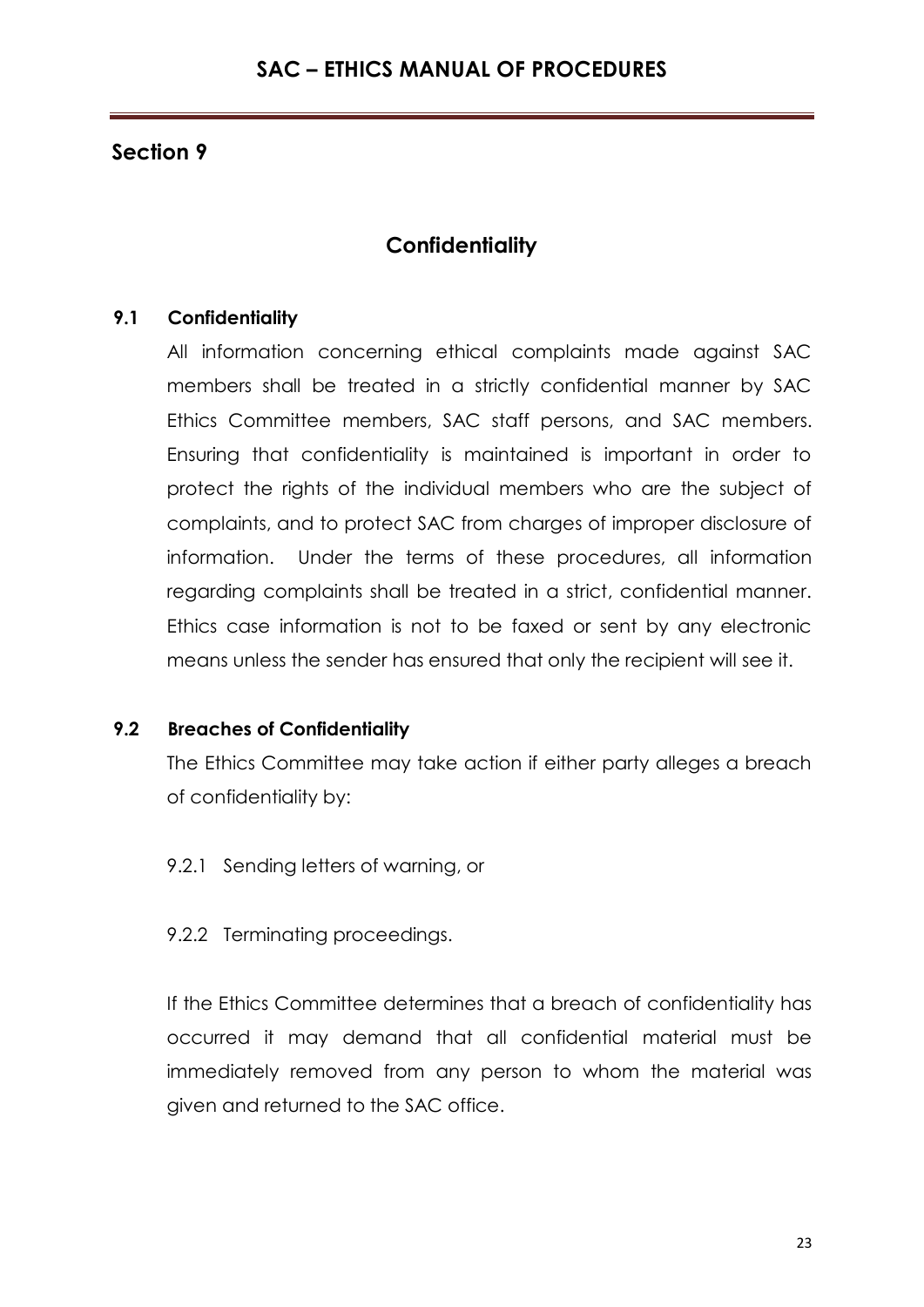## **9.3 Staff**

Paid staff and volunteers who may have inadvertently received information about complaints should be instructed on the confidential nature of the information.

## **9.4 Correspondence**

Correspondence concerning ethical complaints received by SAC staff should be mailed as "PERSONAL AND CONFIDENTIAL" to the SAC Ethics Committee Chairperson. It should not be faxed or emailed, unless the sender has ensured that only the recipient will see it.

## **9.5 Discussion of Complaints**

Any necessary discussion of cases by Ethics Committee officers, staff or members should take place where conversations cannot be inadvertently overheard by other member of an office, or members of the public.

## **9.6 Confidentiality Exceptions**

All information obtained by the Ethics Committee, including any investigation sub Committee, and all proceedings of the Ethics Committee, shall be confidential except to obtain evidence when participants may disclose that a complaint is under way. The participants should provide the least amount of information and not disclose any identification of the parties involved.

## **9.7 Publication of Sanctions**

Whenever the Ethics Committee orders publication of sanctions such publication shall be an exception to the rule of confidentiality stated above.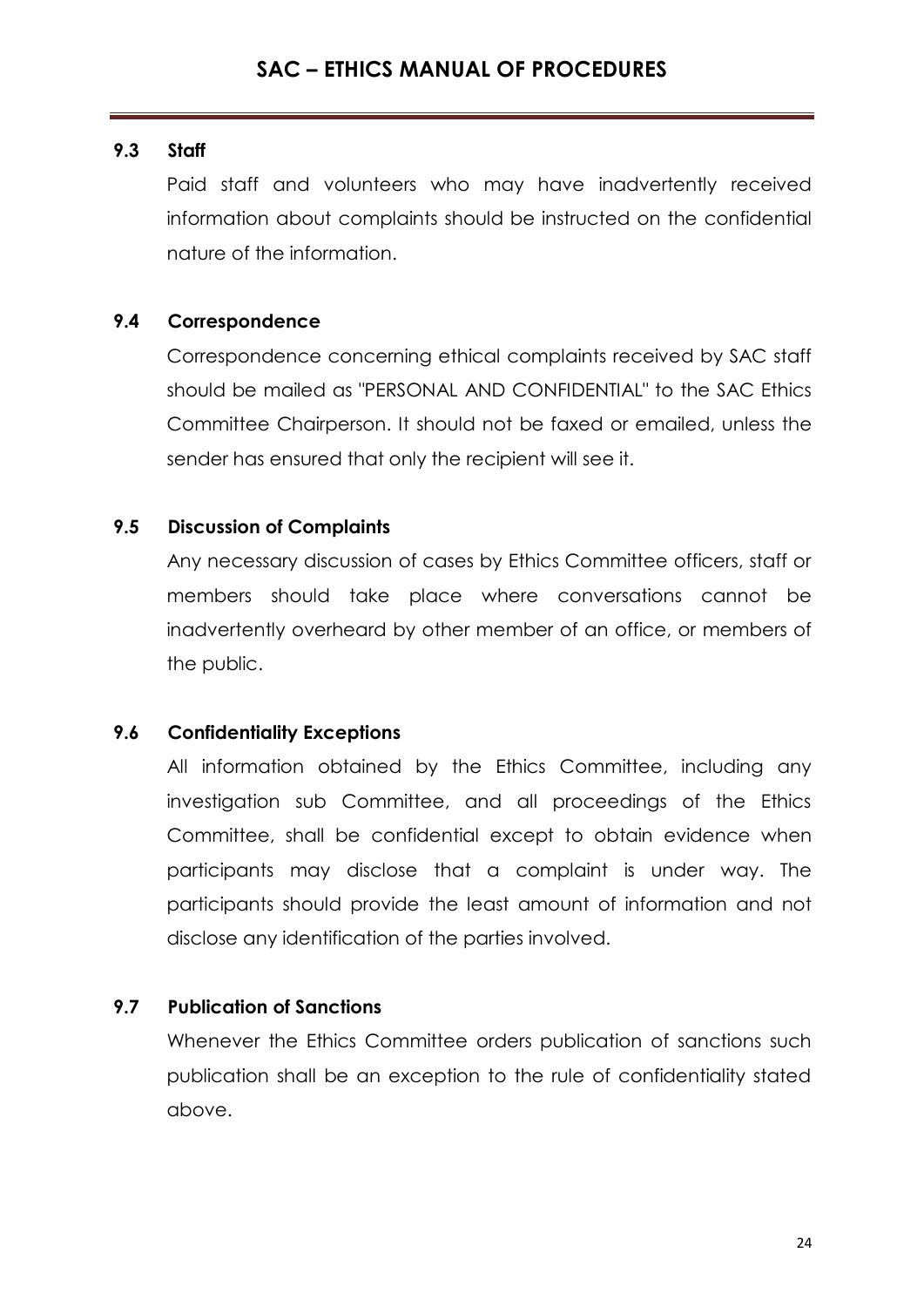**Appendix #1**

#### (COMPLAINANT TEMPLATE LETTER)

Date

xxxxxxx xxxxxxx

# **CONFIDENTIAL REGISTERED MAIL RETURN RECEIPT REQUESTED**

Dear

I am responding to your letter regarding your complaint against \_

Since you believe that this member has violated the *SAC Code of Ethics*, you may file a formal complaint with the SAC Ethics Committee by using the enclosed Ethics Complaint Form.

Please read the enclosed copy of the *SAC Code of Ethics*.

Together with the Ethics Complaint Form, you are required to fill up the enclosed Waiver and Release of Information form. In order for the Ethics Committee to proceed with the case, it is necessary that you give the Committee permission to use your name and the information you provide when we contact the respondent with your complaint and when the Committee considers your case.

**Please understand that signing of the Waiver to release information grants the Ethics Committee permission to send information and material concerning the allegation(s) to the respondent.**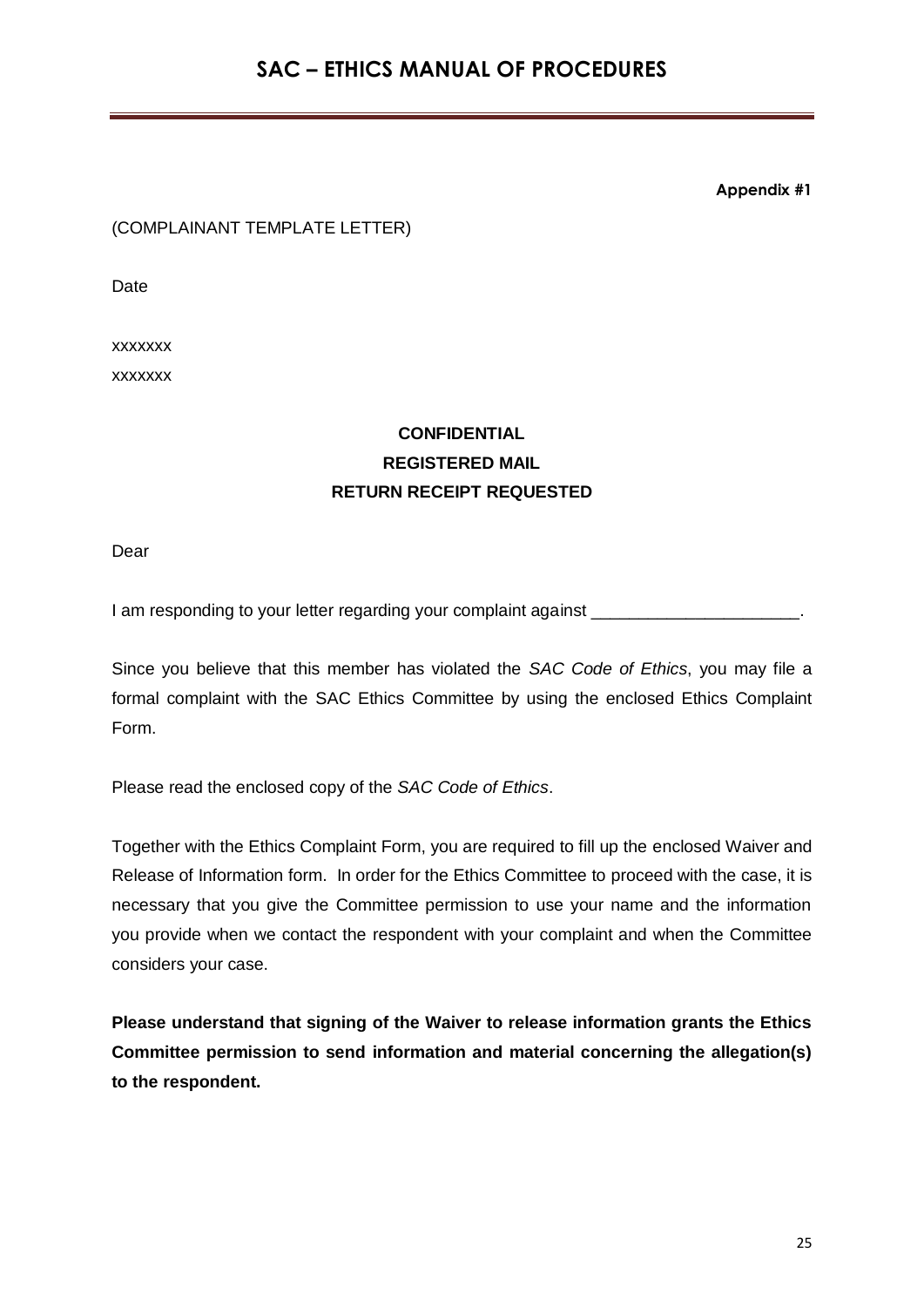Appendix #1

We enclose a copy of the SAC Code of Ethics for your information.

Please return the completed Ethics Complaint Form and the Waiver and Release of Information Form, and all relevant materials in an envelope marked "PRIVATE AND CONFIDENTIAL" to:

*The Chairperson* SAC Ethics Committee (Address)

Once you have submitted the complaint and waiver forms, you are advised not to discuss the matter with anyone not directly involved with it. All information should be treated as highly confidential.

We realize that this may be a very difficult as well as lengthy process. We appreciate your patience and cooperation. If you need any further assistance in reaching a decision or in compiling your complaint please feel free to contact the Chairperson of the Ethics Committee.

Thank you for contacting the Ethics Committee with your concerns. Our organization is committed to maintaining high standards of ethical practice.

Sincerely,

xxxxxxxxxxxxxxxxxxx Ethics Committee Chair

Enclosures: Ethics Complaint Form SAC Statement of Ethics Waiver Form Summary of Procedures for Ethical Complaints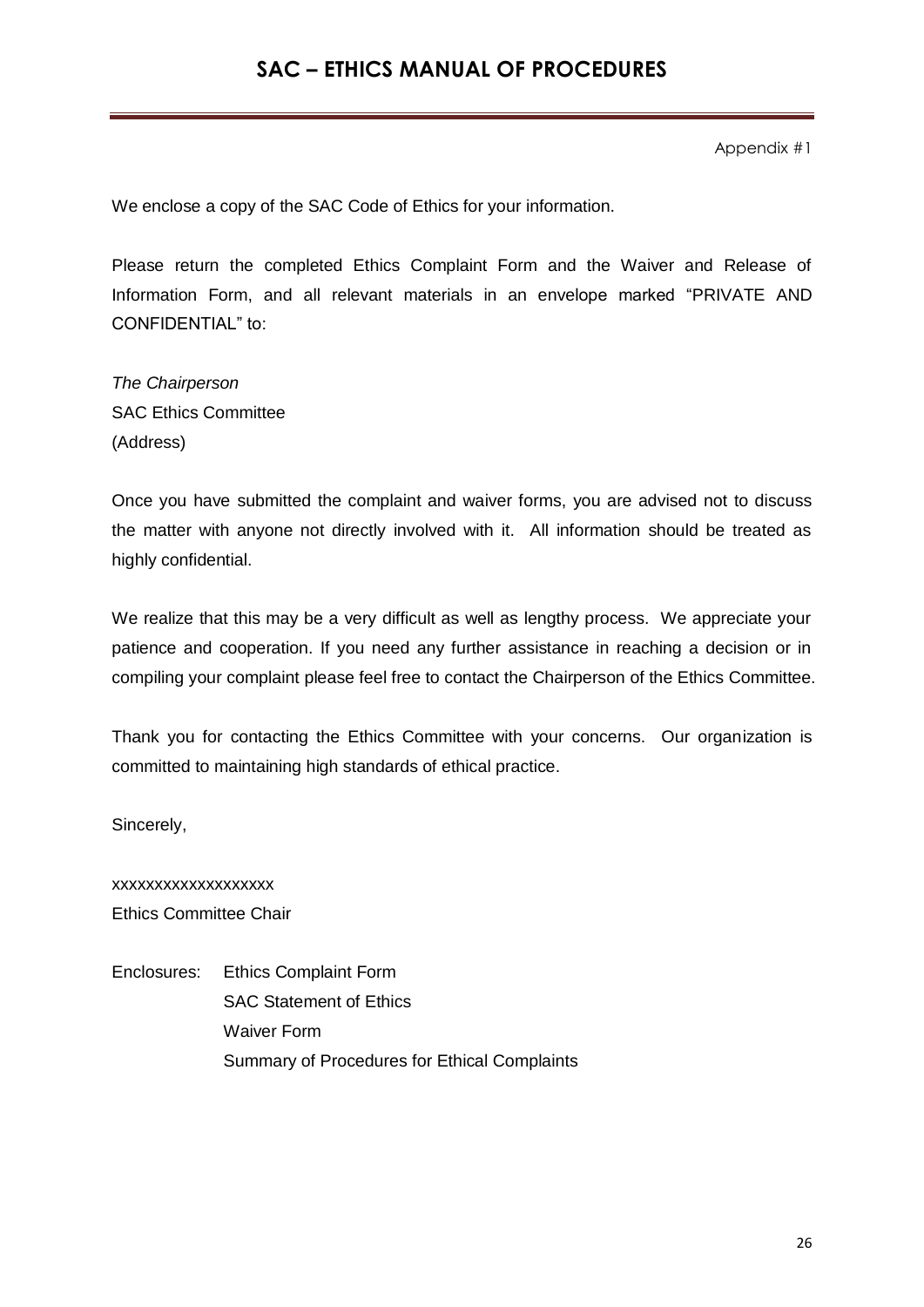**Appendix #2**

## **ETHICS COMPLAINT FORM**

#### **CONFIDENTIAL**

Date\_\_\_\_\_\_\_\_\_\_\_\_\_\_\_

## **1. Complainant (Person making the complaint)**

| 2. SAC member (respondent - person being complained about) |  |
|------------------------------------------------------------|--|
|                                                            |  |
|                                                            |  |
|                                                            |  |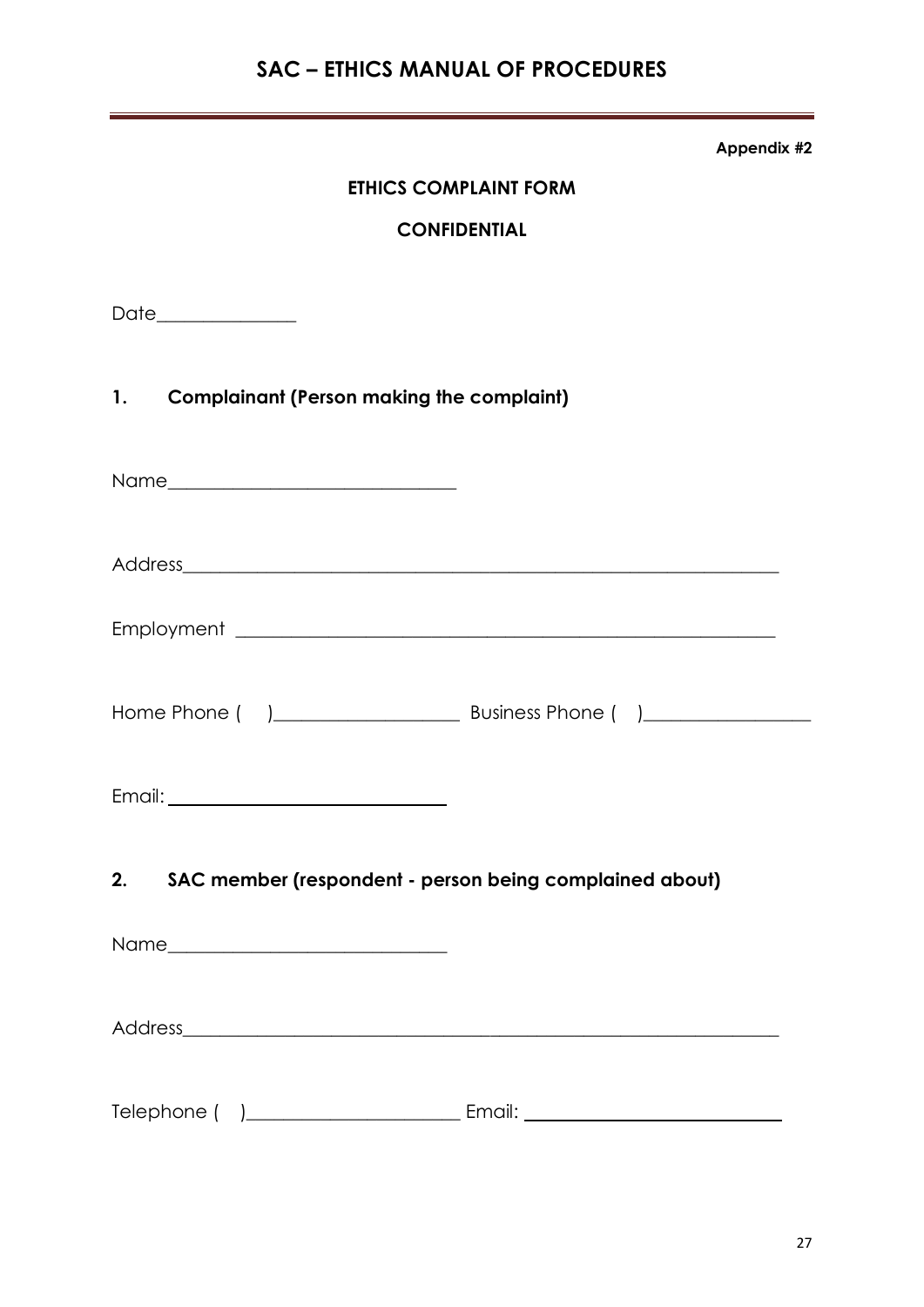Appendix #2

 $\frac{1}{2}$ 

**3. Your relationship with the respondent at the time of the alleged violation (e.g., client, colleague, employee, trainee, etc.)**

## **4**. **Date/s of the alleged unethical behaviour**

## **5. Details of the alleged violations**

Write an account of what happened that you believe to be an ethical violation and how the events affected you. Be as specific as possible. Please type or use a computer if possible. Include this when you return the form. You may send additional information at any time up until the Ethics Committee begins its deliberation.

\_\_\_\_\_\_\_\_\_\_\_\_\_\_\_\_\_\_\_\_\_\_\_\_\_\_\_\_\_\_\_\_\_\_\_\_\_\_\_\_\_\_\_\_

**6. Any actions that you have taken or are considering taking to deal with the alleged violations (e.g., advising the respondent's employer, initiating a formal grievance process with another body, seeking legal sanctions, etc.)**

# **7**. **Have you filed a formal complaint against the SAC member with any other organization?**

Yes\_\_\_\_\_\_\_\_\_\_\_ No\_\_\_\_\_\_\_\_\_\_\_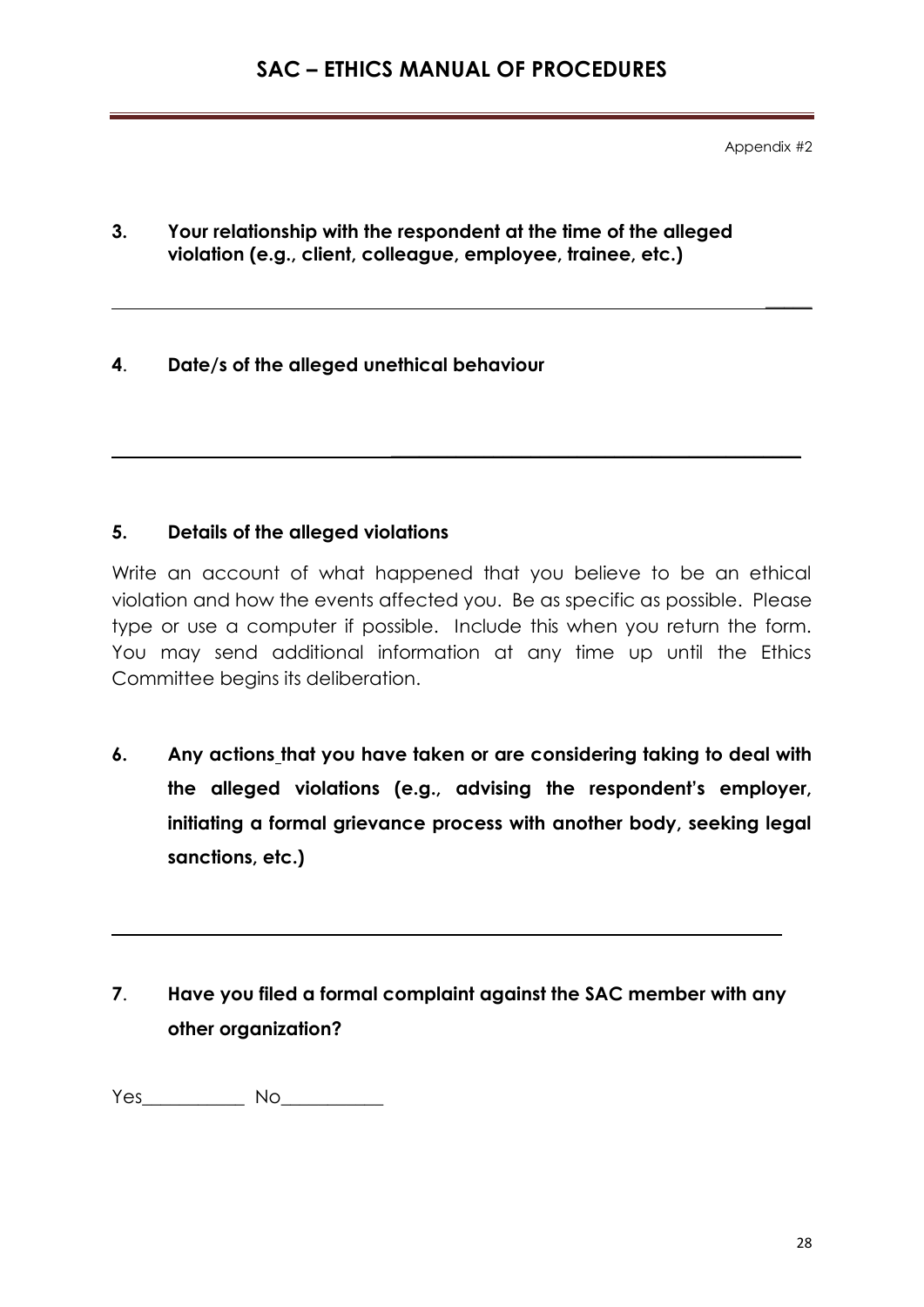Appendix #2

If yes, what organization? Please include a contact number.

**8. Provide the names, addresses and telephone numbers of witnesses, if any, or others who might provide relevant information about the events you are filing a complaint about. If possible obtain from them a signed statement that can be sent along with this form.**

**Signed \_\_\_\_\_\_\_\_\_\_\_\_\_\_\_\_\_\_\_**

**Date \_\_\_\_\_\_\_\_\_\_\_\_\_\_\_\_\_\_\_**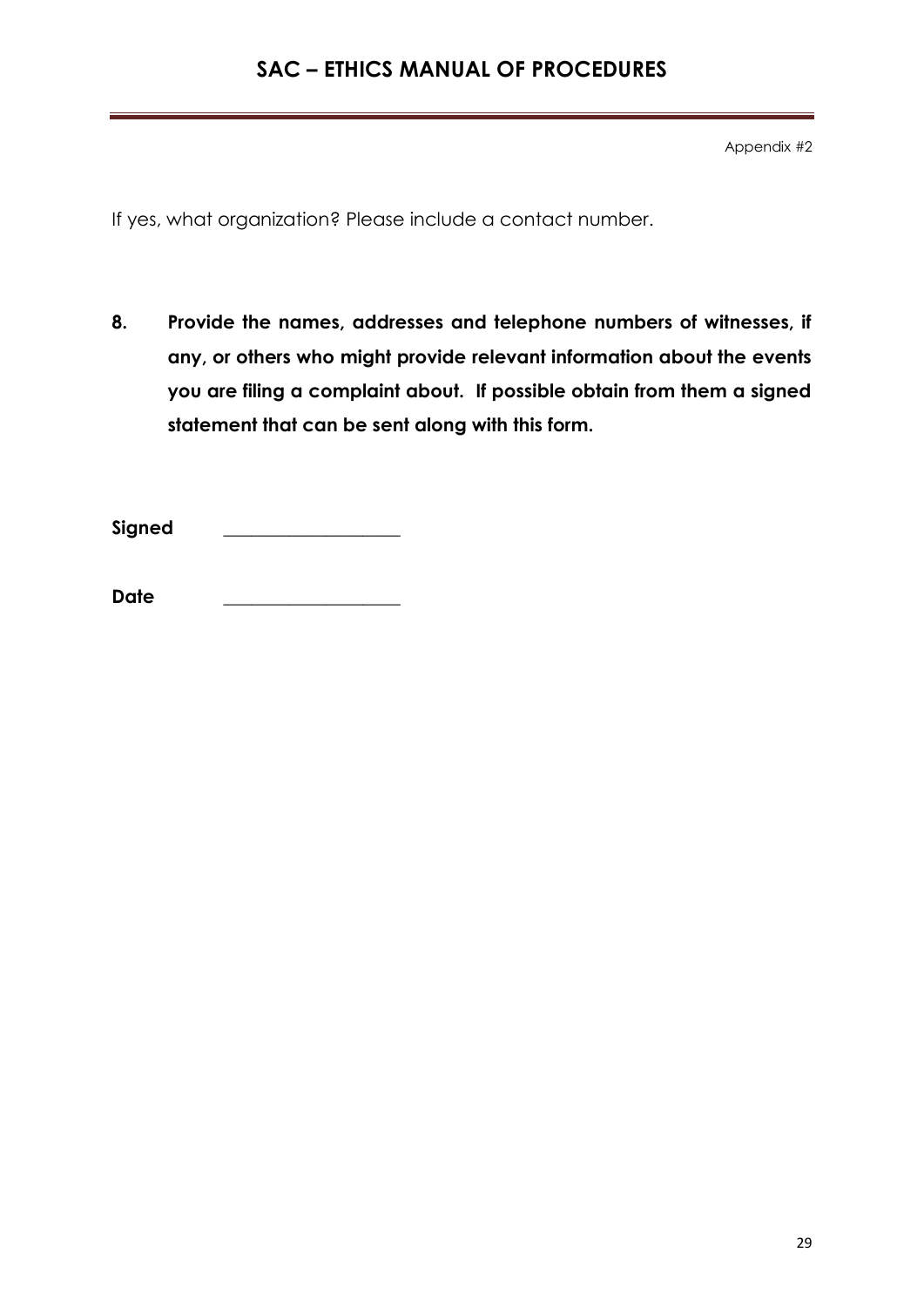#### **Appendix #3**

#### **WAIVER OF CONFIDENTIALITY PRIVILEGE**

#### **AND**

#### **AUTHORITY TO RELEASE INFORMATION**

|                                         | have filed a complaint with the Singapore |                     |
|-----------------------------------------|-------------------------------------------|---------------------|
| (name of complainant)                   |                                           |                     |
| Association for Counselling (SAC) dated |                                           | against a member of |
|                                         | (date of the complaint)                   |                     |
| the SAC                                 |                                           |                     |

(name of the SAC member (respondent) against whom the complaint has been filed)

I hereby waive any confidentiality privilege with respect to the member of the SAC against whom I have made a complaint (respondent) so that the member may respond to my complaint and provide confidential information to the SAC Ethics Committee regarding the matters raised in my complaint; and to those people who, in the discretion of the Committee, its staff or legal counsel, it may deem necessary to contact in order to conduct a full and fair investigation of the complaint.

I hereby authorize the release of the information contained in my complaint to the respondent, the members of the SAC Ethics Committee, the investigator/s or investigation sub-Committee who will conduct a thorough and fair investigation of the complaint, the legal counsel for the SAC, and those individuals who in the discretion of the Committee or its legal counsel may need to receive this information. I also authorise the release of this information to those that might carry out any ensuing therapy or supervision resulting from discipline to the respondent.

I waive any claims that I may have or could have against the SAC, its employees or Committee members, relative to the release of information that is the subject of my complaint. *I acknowledge that I will not pursue any claims or actions against SAC at the end of the proceedings.*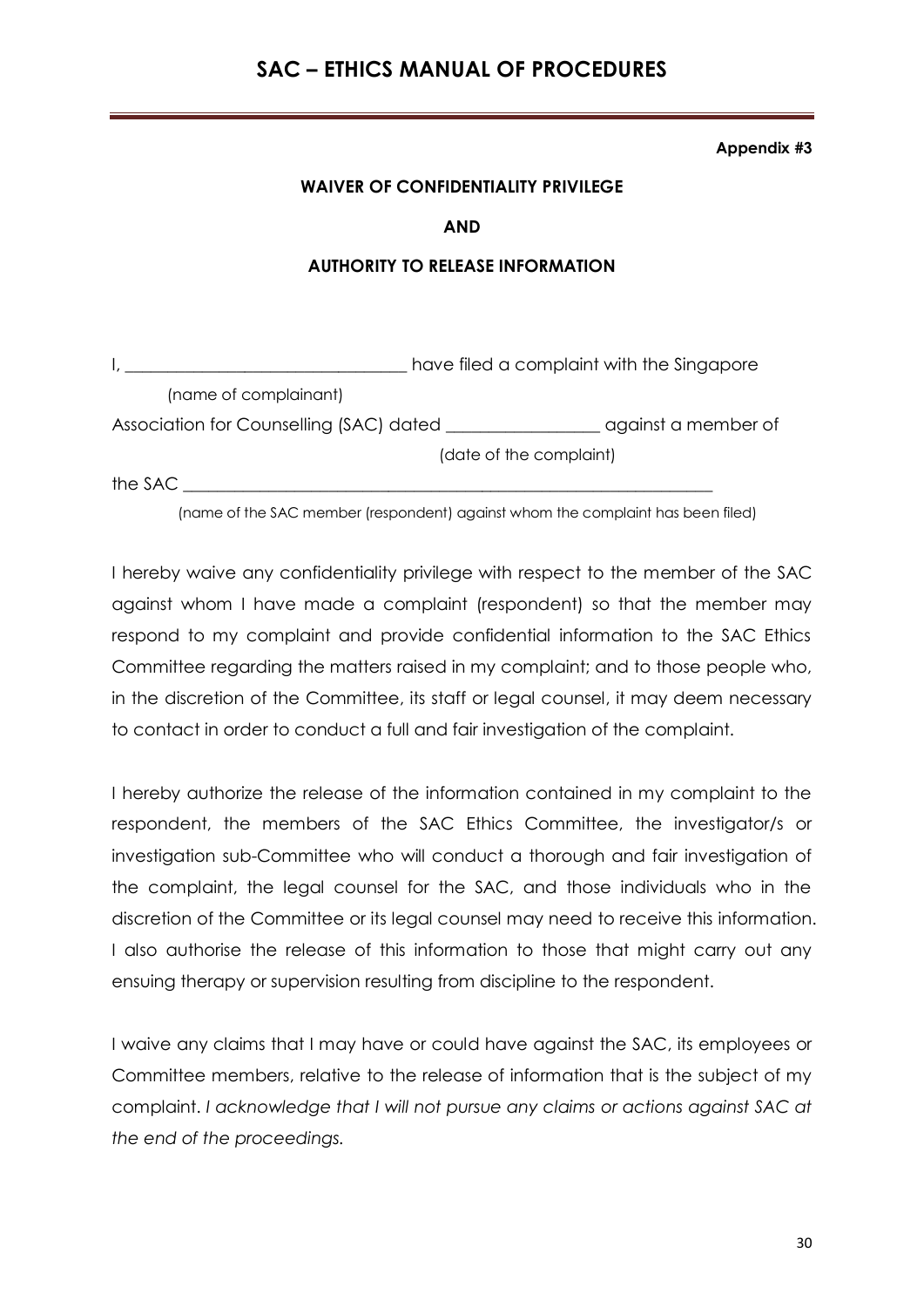Appendix #3

I authorize the use of my name in the investigation of my complaint by the SAC Ethics Committee, and the legal counsel for the SAC.

 $\overline{\phantom{a}}$  , which is a set of the set of the set of the set of the set of the set of the set of the set of the set of the set of the set of the set of the set of the set of the set of the set of the set of the set of th

\_\_\_\_\_\_\_\_\_\_\_\_\_\_\_\_\_\_\_\_\_ \_\_\_\_\_\_\_\_\_\_\_\_\_\_\_\_\_\_\_\_\_\_\_\_\_\_\_\_\_\_\_\_\_\_\_\_\_

Name of Complainant (Please Print)

Date Signature of Complainant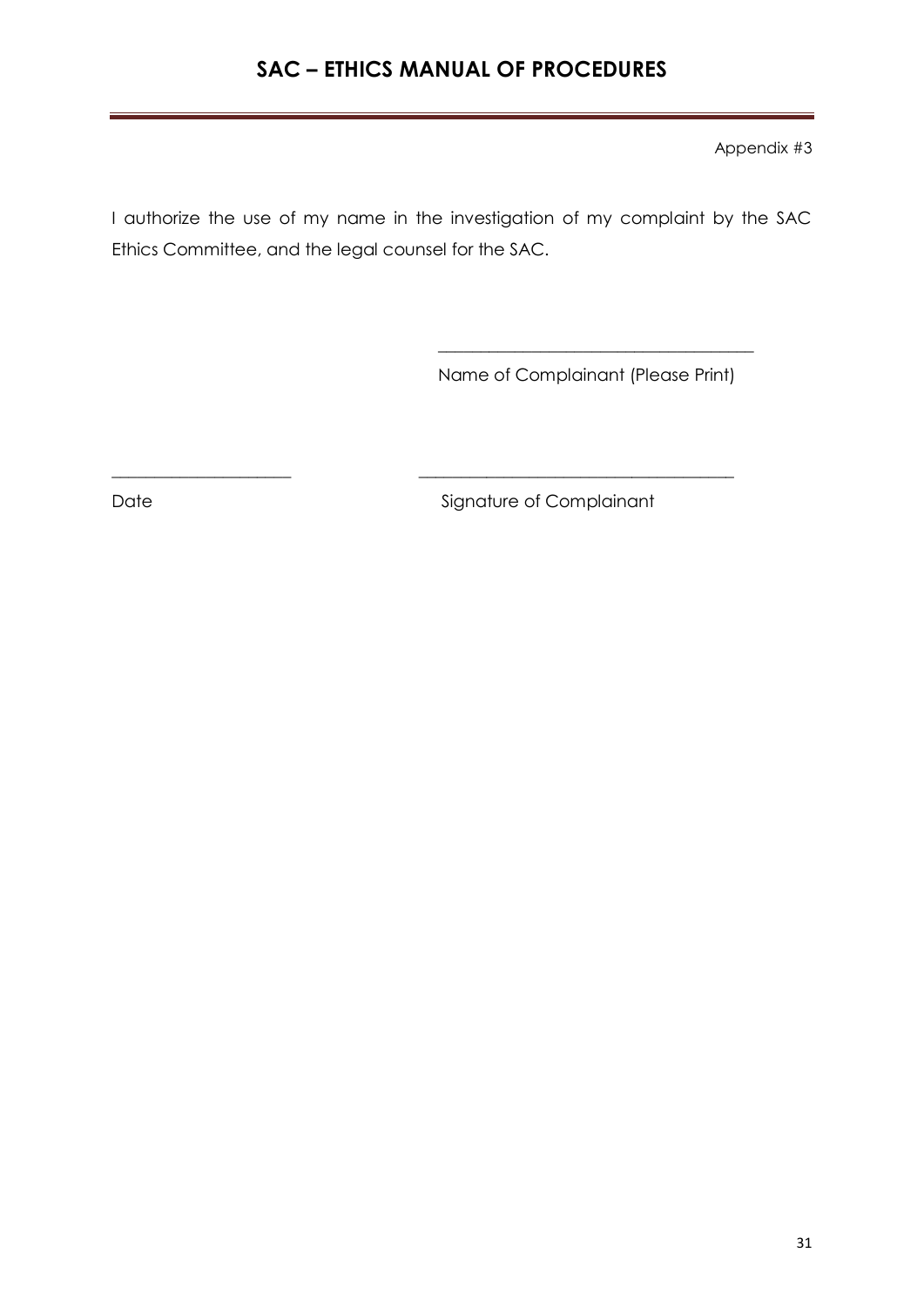**Appendix #4**

## **(SAC MEMBER TEMPLATE LETTER)**

Date

xxxxxx

xxxxxx

# **CONFIDENTIAL REGISTERED MAIL RETURN RECEIPT REQUESTED**

Dear

I am writing to you as Chairperson of the Singapore Association for Counselling Ethics Committee. I regret to inform you that the SAC Ethics Committee has received a formal complaint against you from

The Ethics Committee will now begin a process of investigation to determine if there has been an ethics violation. At this point, the Ethics Committee makes no assumptions of the validity of the information provided by the complainant. We know that this is a difficult and often lengthy process and we would appreciate your cooperation.

## **ALLEGATIONS**

\_\_\_\_\_\_\_\_\_\_\_\_\_\_\_\_\_\_\_\_\_\_\_.

(Summary of paras. 4 and 5 in complaint form)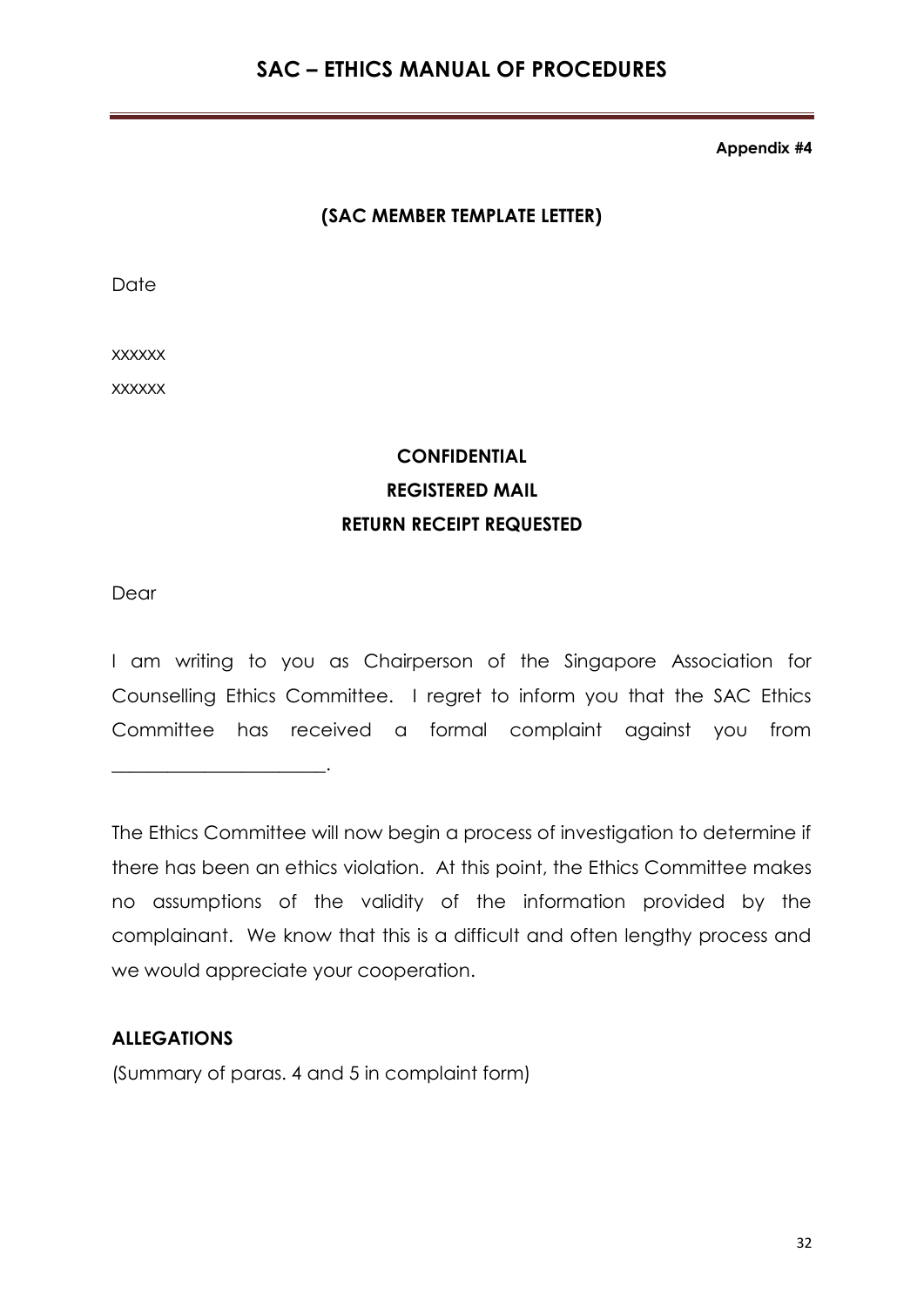**Appendix #4**

## **YOUR RESPONSE**

Please respond to each of the allegations made by the complainant, even if they are not specifically outlined above. If you fail to respond to any specific allegations within thirty (30) days of the date of this letter, the Ethics Committee may take your lack of response as a factor in their determination of the matter.

To assist us in the investigation, please also provide the following information:

- A sequence of events leading up to the time of the alleged violations and following that time
- Any other relevant information such as copies (not originals) of relevant documents such as billing records, letters, clinical records, telephone bills, diaries, letters, etc. which might explain or validate your response

You may also submit information from other people with relevant information. You may send this with your own response or have these people submit this directly to the Chairperson of the Ethics Committee at the address on this letter. Any information submitted should have a signed authorisation for its use in the SAC ethics complaint process from the person releasing the material. *Please do not ask for or submit general letters of support from current or former clients.*

Send your written response within thirty (30) days of receipt of this letter. You may consult with legal counsel, but you must respond to the charges yourself.

## **PROCESS**

A flow chart is enclosed to help you understand the enclosed *procedures* and the process of the investigation as described below.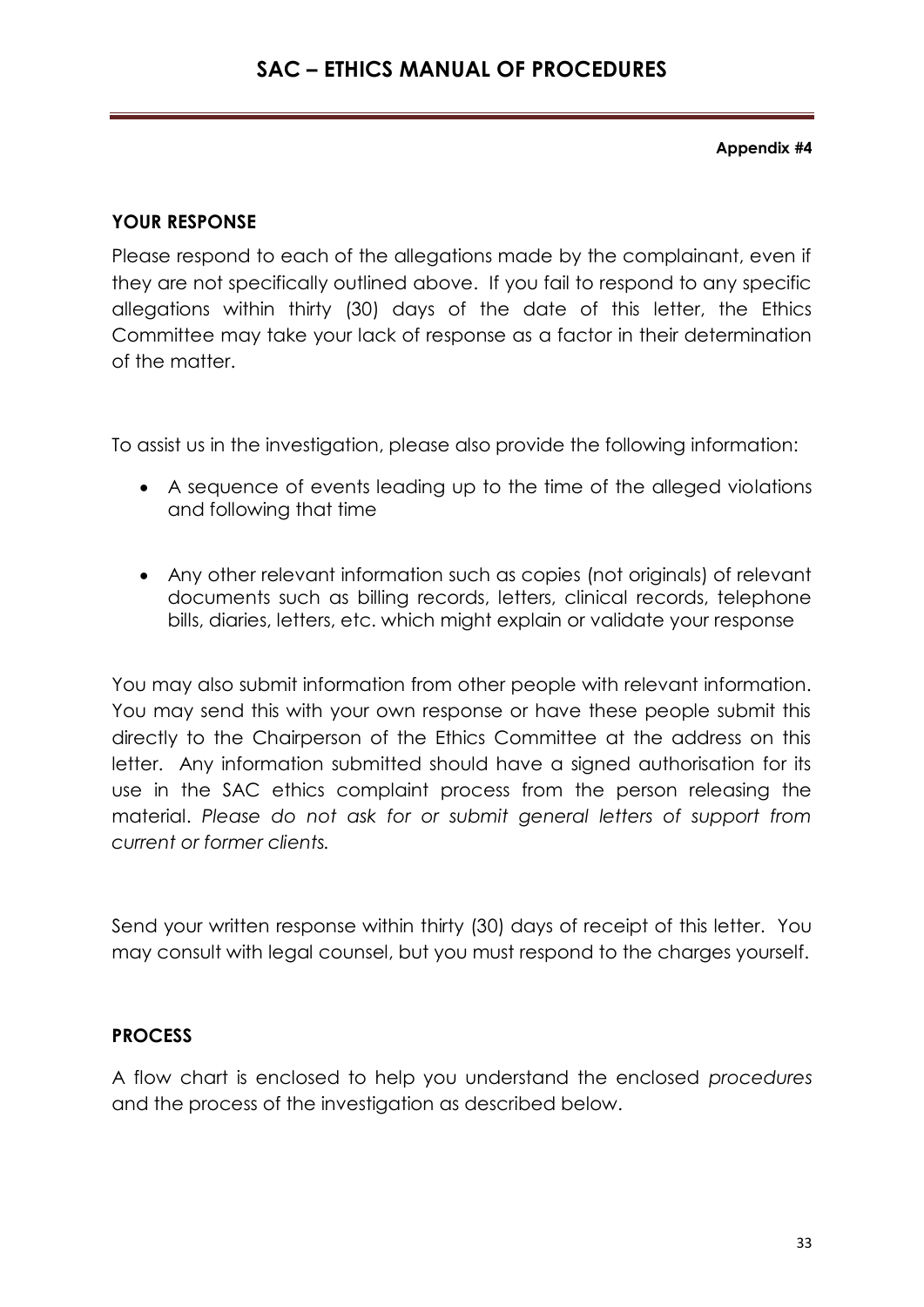The first step will be the investigation conducted by the Chairperson of the Ethics Committee who may seek additional information before the Ethics Committee is fully involved. The SAC Ethics Committee Chair may appoint Investigator/s. These investigations will be conducted largely through correspondence with you, the complainant, witnesses suggested by you and/or the complainant, and other persons with useful information.

It is the Ethics Committee's responsibility to see that investigations are conducted thoroughly and impartially and that its *procedures* are followed. It is your responsibility to cooperate with the investigation, to respond fully and truthfully to inquiries within the deadlines given, and to provide all the information requested by the Ethics Committee and staff.

After this investigation has been completed, the Ethics Committee may refer the parties to the mediation process to seek an amicable settlement. If no mediated resolution to the complaint is reached, the Ethics Committee shall refer the matter to be heard before the Ethics Committee.

You may accept the decision, or you may exercise your right to have the decision reviewed by the Appeals Board.

## **CORRESPONDENCE**

We are sending this notice to you at the last known address we received from you with payment of your fees and mailing that to the address will be deemed sufficient notice.

Please send your response and all other correspondence to the Chairperson of the SAC Ethics Committee at the address shown below. Please include the date, your current address, home and office phone numbers and email address on all correspondence. Please advise which of the addresses will provide confidentiality for any correspondence.